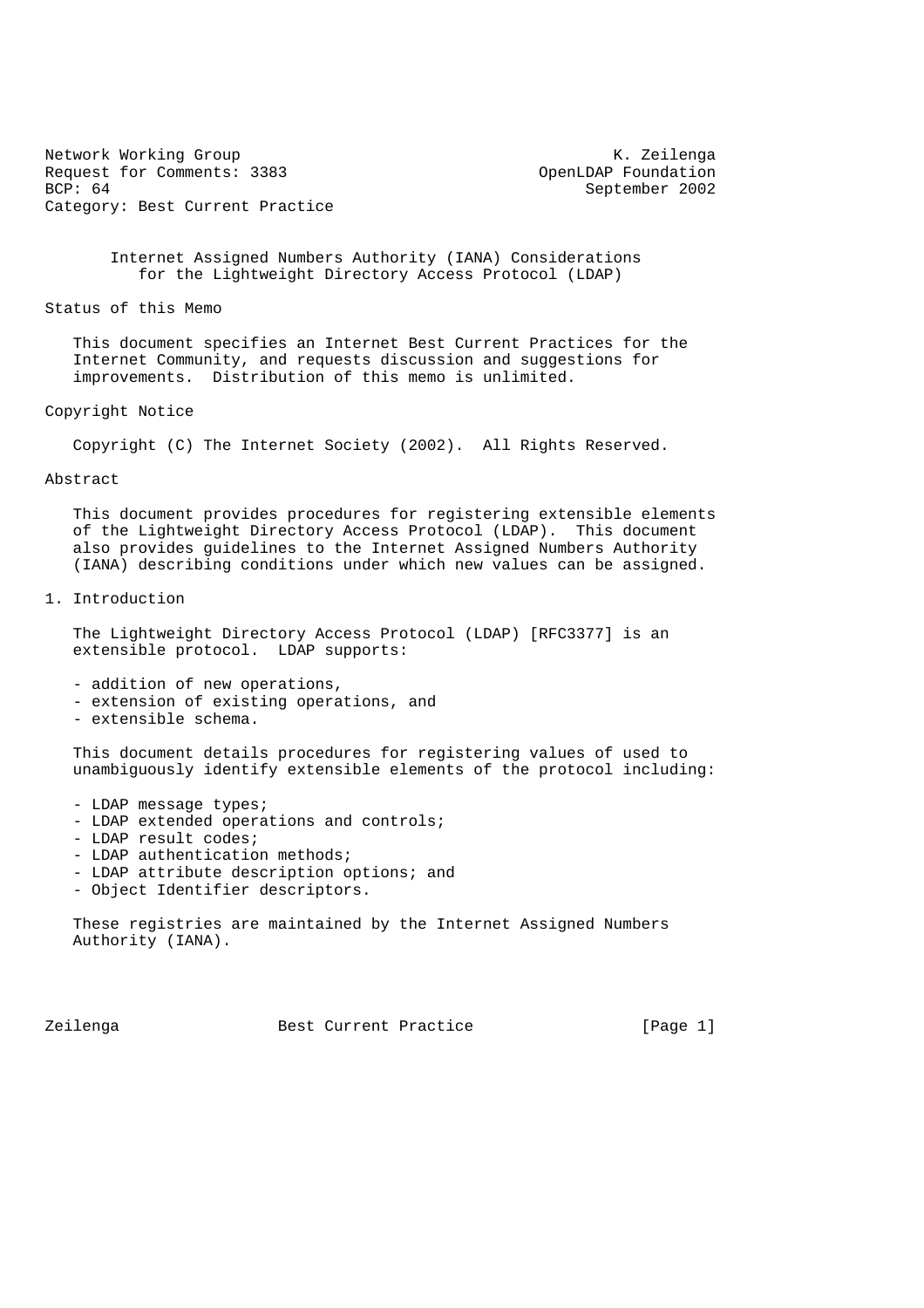In addition, this document provides guidelines to IANA describing the conditions under which new values can be assigned.

2. Terminology and Conventions

This section details terms and conventions used in this document.

2.1. Policy Terminology

 The terms "IESG Approval", "Standards Action", "IETF Consensus", "Specification Required", "First Come First Served", "Expert Review", and "Private Use" are used as defined in BCP 26 [RFC2434].

2.2. Requirement Terminology

 The key words "MUST", "MUST NOT", "REQUIRED", "SHALL", "SHALL NOT", "SHOULD", "SHOULD NOT", "RECOMMENDED", "MAY", and "OPTIONAL" in this document are to be interpreted as described in BCP 14 [RFC2119]. In this case, "the specification" as used by BCP 14 refers to the processing of protocols being submitted to the IETF standards process.

## 2.3. Common ABNF Productions

 A number of syntaxes in this document are described using ABNF [RFC2234]. These syntaxes rely on the following common productions:

 ALPHA = %x41-5A / %x61-7A ; A-Z / a-z  $LDIGIT =  $\frac{2}{3} \times 31 - 39$  ;  $1-9$$  DIGIT = %x30 / LDIGIT ; 0-9  $HYPHEN =  $\frac{2}{3} \times 2D$$  ; "-"  $DOT =  $\frac{2}{3} \times 2E$$  ; "." number = DIGIT / ( LDIGIT 1\*DIGIT ) keychar = ALPHA / DIGIT / HYPHEN leadkeychar = ALPHA keystring = leadkeychar \*keychar

 A keyword is a case-insensitive string of UTF-8 [RFC2279] encoded characters from the Universal Character Set (UCS) [ISO10646] restricted to the <keystring> production.

Zeilenga Best Current Practice [Page 2]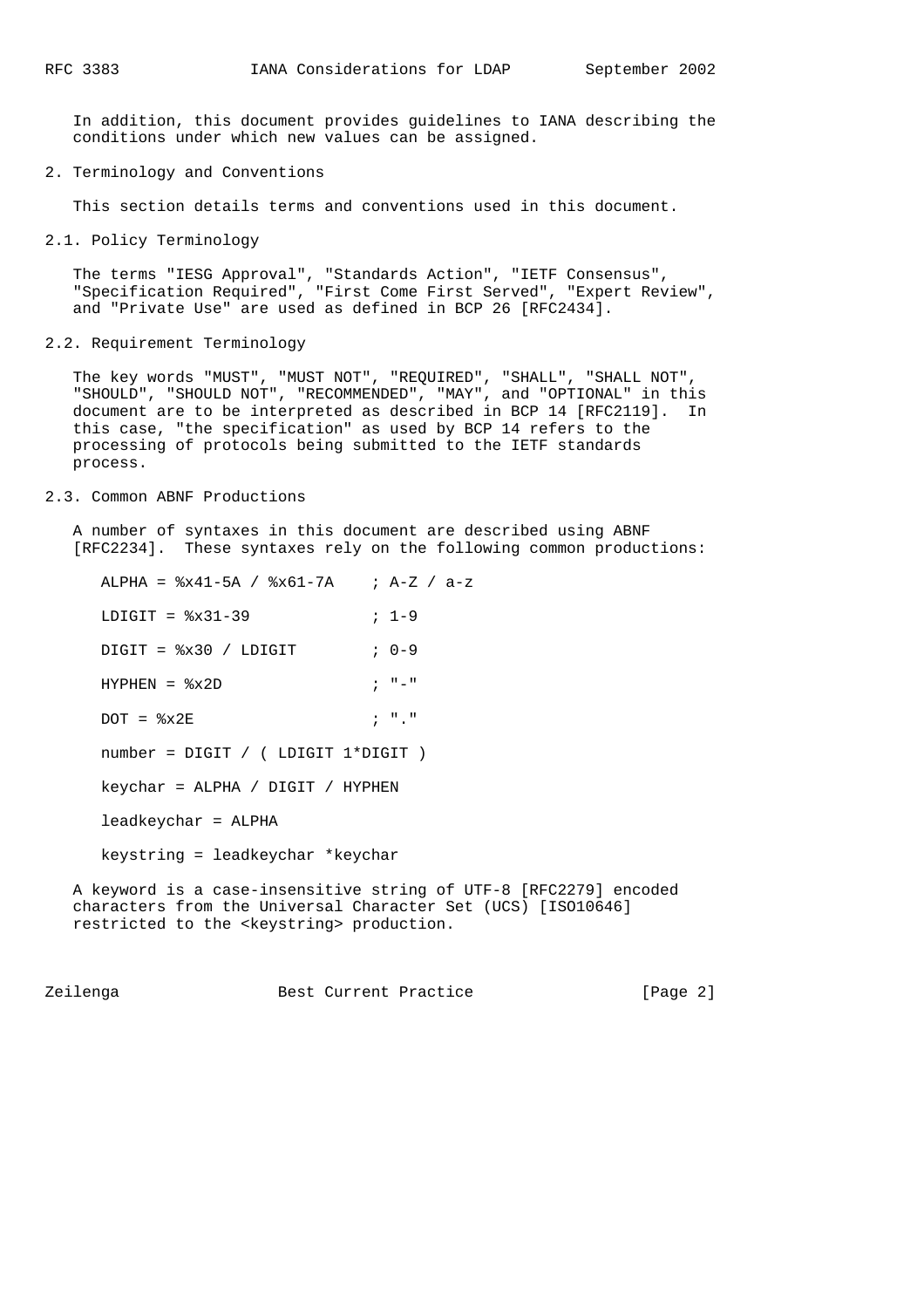## 3. IANA Considerations for LDAP

 This section details each kind of protocol value which can be registered and provides IANA guidelines on how to assign new values.

IANA may reject obviously bogus registration requests.

3.1. Object Identifiers

 Numerous LDAP schema and protocol elements are identified by Object Identifiers. Specifications which assign OIDs to elements SHOULD state who delegated the OIDs for its use.

 For IETF developed elements, specifications SHOULD use OIDs under "Internet Directory Numbers" (1.3.6.1.1.x). Numbers under this OID arc will be assigned upon Expert Review with Specification Required. Only one OID per specification will be assigned. The specification MAY then assign any number of OIDs within this arc without further coordination with IANA.

 For elements developed by others, any properly delegated OID can be used, including those under "Internet Private Enterprise Numbers" (1.3.6.1.4.1.x) assigned by IANA <http://www.iana.org/cgi-bin/enterprise.pl>.

 To avoid interoperability problems between early implementations of "works in progress" and implementations of the published specification (e.g., the RFC), experimental OIDs SHOULD be used in "works in progress" and early implementations. OIDs under the Internet Experimental OID arc  $(1.3.6.1.3.x)$  may be used for this purpose.

 Experimental OIDs are not to used in published specifications (e.g., RFCs).

 Practices for IANA assignment of Internet Enterprise and Experimental OIDs are detailed in STD 16 [RFC1155].

## 3.2 Protocol Mechanisms

 LDAP provides a number of Root DSE attributes for discovery of protocol mechanisms identified by OIDs, including:

- supportedControl [RFC2252] and
- supportedExtension [RFC2252].

Zeilenga Best Current Practice [Page 3]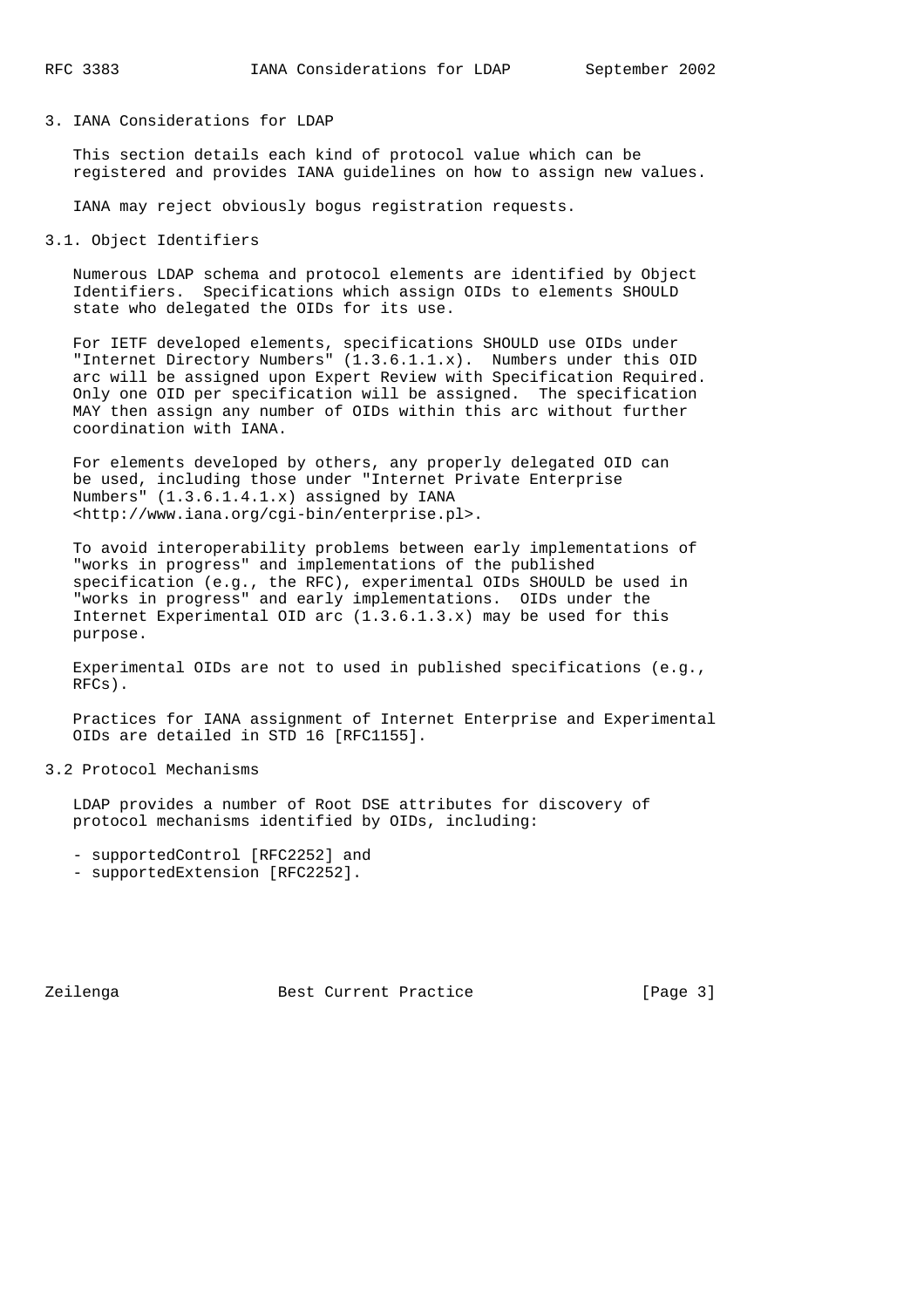A registry of OIDs used for discover of protocol mechanisms is provided to allow implementors and others to locate the technical specification for these protocol mechanisms. Future specifications of additional Root DSE attributes holding values identifying protocol mechanisms MAY extend this registry for their values.

 OIDs associated with discoverable protocol mechanisms SHOULD be registered. These are be considered on a First Come First Served with Specification Required basis.

 OIDs associated with Standard Track mechanisms MUST be registered and require Standards Action.

## 3.3. Object Identifier Descriptors

 LDAP allows short descriptive names (or descriptors) to be used instead of a numeric Object Identifier to identify protocol extensions [RFC2251], schema elements [RFC2252], LDAP URL [RFC2255] extensions, and other objects. Descriptors are restricted to strings of UTF-8 encoded UCS characters restricted by the following ABNF:

name = keystring

Descriptors are case-insensitive.

 Multiple names may be assigned to a given OID. For purposes of registration, an OID is to be represented in numeric OID form conforming to the ABNF:

numericoid = number  $*($  DOT number  $)$  ; e.g., 1.1.0.23.40

 While the protocol places no maximum length restriction upon descriptors, they should be short. Descriptors longer than 48 characters may be viewed as too long to register.

 A values ending with a hyphen ("-") reserve all descriptors which start with the value. For example, the registration of the option "descrFamily-" reserves all options which start with "descrFamily-" for some related purpose.

 Descriptors beginning with "x-" are for Private Use and cannot be registered.

 Descriptors beginning with "e-" are reserved for experiments and will be registered on a First Come First Served basis.

All other descriptors require Expert Review to be registered.

Zeilenga Best Current Practice and The Rest Current Practice and The Research (Page 4)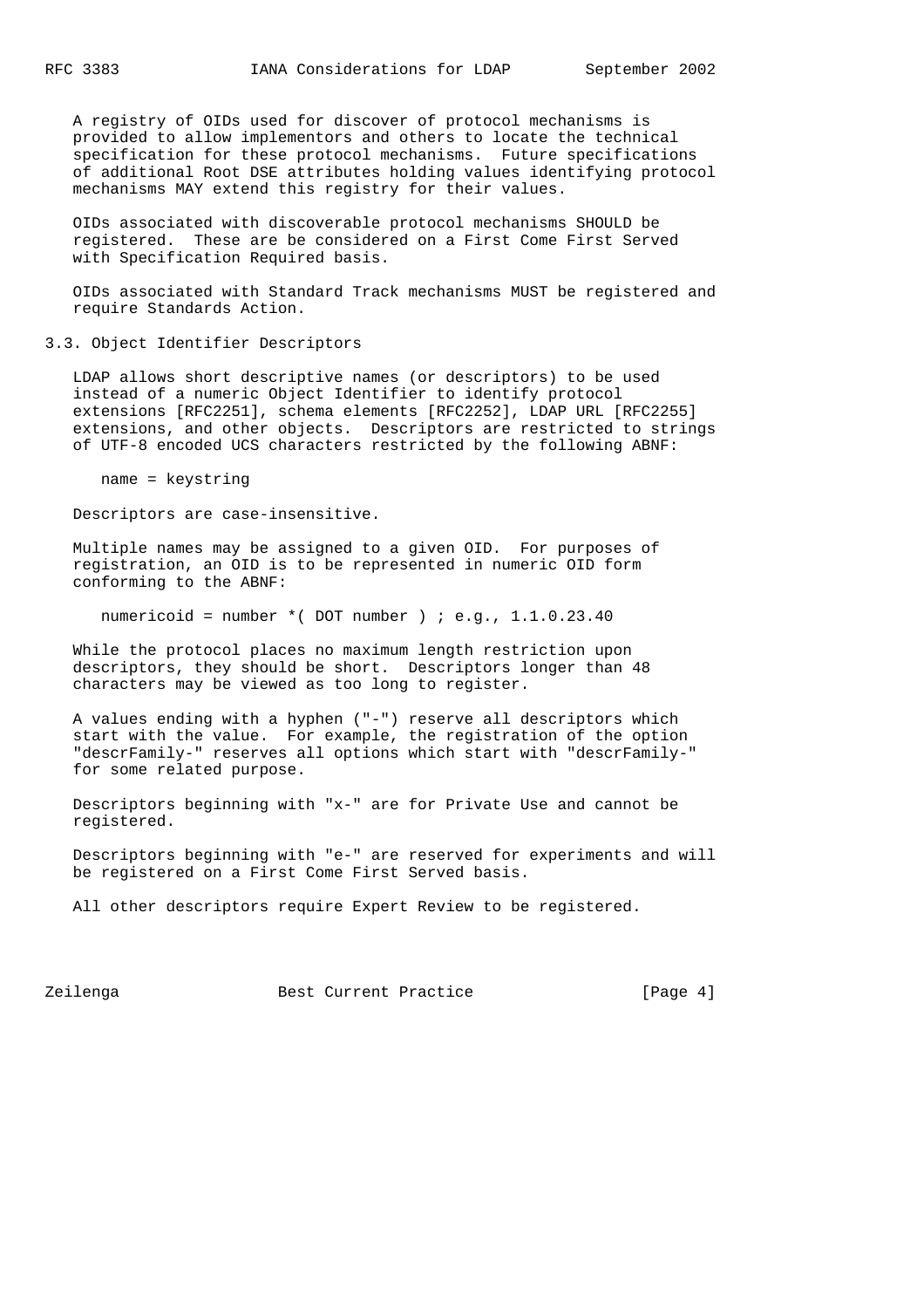The registrant need not "own" the OID being named.

 The OID namespace is managed by The ISO/IEC Joint Technical Committee 1 - Subcommittee 6.

3.4. AttributeDescription Options

 An AttributeDescription [RFC2251, Section 4.1.5] can contain zero or more options specifying additional semantics. An option SHALL be restricted to a string UTF-8 encoded UCS characters limited by the following ABNF:

option = keystring

Options are case-insensitive.

 While the protocol places no maximum length restriction upon option strings, they should be short. Options longer than 24 characters may be viewed as too long to register.

 Values ending with a hyphen ("-") reserve all option names which start with the name. For example, the registration of the option "optionFamily-" reserves all options which start with "optionFamily-" for some related purpose.

 Options beginning with "x-" are for Private Use and cannot be registered.

 Options beginning with "e-" are reserved for experiments and will be registered on a First Come First Served basis.

 All other options require Standards Action or Expert Review with Specification Required to be registered.

3.5. LDAP Message Types

 Each protocol message is encapsulated in an LDAPMessage envelope [RFC2251, Section 4.1.1]. The protocolOp CHOICE indicates the type of message encapsulated. Each message type consists of a keyword and a non-negative choice number is combined with the class (APPLICATION) and data type (CONSTRUCTED or PRIMITIVE) to construct the BER tag in the message's encoding. The choice numbers for existing protocol messages are implicit in the protocol's ASN.1 defined in [RFC2251].

New values will be registered upon Standards Action.

 Note: LDAP provides extensible messages which reduces, but does not eliminate, the need to add new message types.

Zeilenga Best Current Practice (Page 5)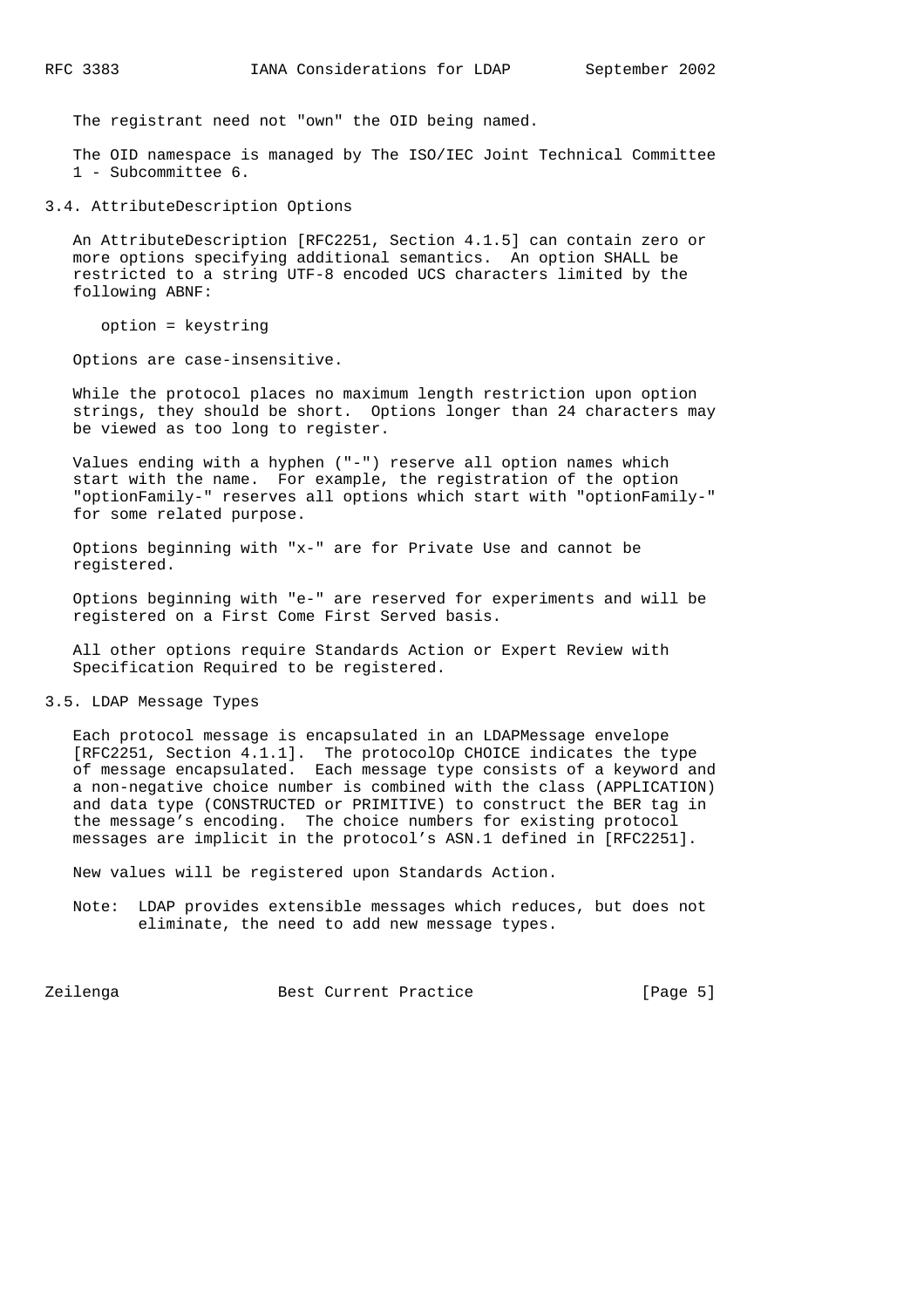3.6. LDAP Result Codes

 LDAP result messages carry an resultCode enumerated value to indicate the outcome of the operation [RFC2251, Section 4.1.10]. Each result code consists of a keyword and a non-negative integer.

 New resultCodes integers in the range 0-1023 require Standards Action to be registered. New resultCode integers in the range 1024-4095 require Expert Review with Specification Required. New resultCode integers in the range 4096-16383 will be registered on a First Come First Served basis. Keywords associated with integers in the range 0-4095 SHALL NOT start with "e-" or "x-". Keywords associated with integers in the range 4096-16383 SHALL start with "e-". Values greater than or equal to 16384 and keywords starting with "x-" are for Private Use and cannot be registered.

3.7. LDAP Authentication Method

 The LDAP Bind operation supports multiple authentication methods [RFC2251, Section 4.2]. Each authentication choice consists of a keyword and a non-negative integer.

 The registrant SHALL classify the authentication method usage using one of the following terms:

| COMMON                                               |           | - method is appropriate for common use on the         |  |  |  |
|------------------------------------------------------|-----------|-------------------------------------------------------|--|--|--|
|                                                      | Internet, |                                                       |  |  |  |
| LIMITED USE - method is appropriate for limited use, |           |                                                       |  |  |  |
| OBSOLETE                                             |           | - method has been deprecated or otherwise found to be |  |  |  |
|                                                      |           | inappropriate for any use.                            |  |  |  |

 Methods without publicly available specifications SHALL NOT be classified as COMMON. New registrations of class OBSOLETE cannot be registered.

 New authentication method integers in the range 0-1023 require Standards Action to be registered. New authentication method integers in the range 1024-4095 require Expert Review with Specification Required. New authentication method integers in the range 4096-16383 will be registered on a First Come First Served basis. Keywords associated with integers in the range 0-4095 SHALL NOT start with "e-" or "x-". Keywords associated with integers in the range 4096-16383 SHALL start with "e-". Values greater than or equal to 16384 and keywords starting with "x-" are for Private Use and cannot be registered.

 Note: LDAP supports SASL [RFC2222] as an Authentication CHOICE. SASL is an extensible LDAP authentication method.

Zeilenga Best Current Practice (Page 6)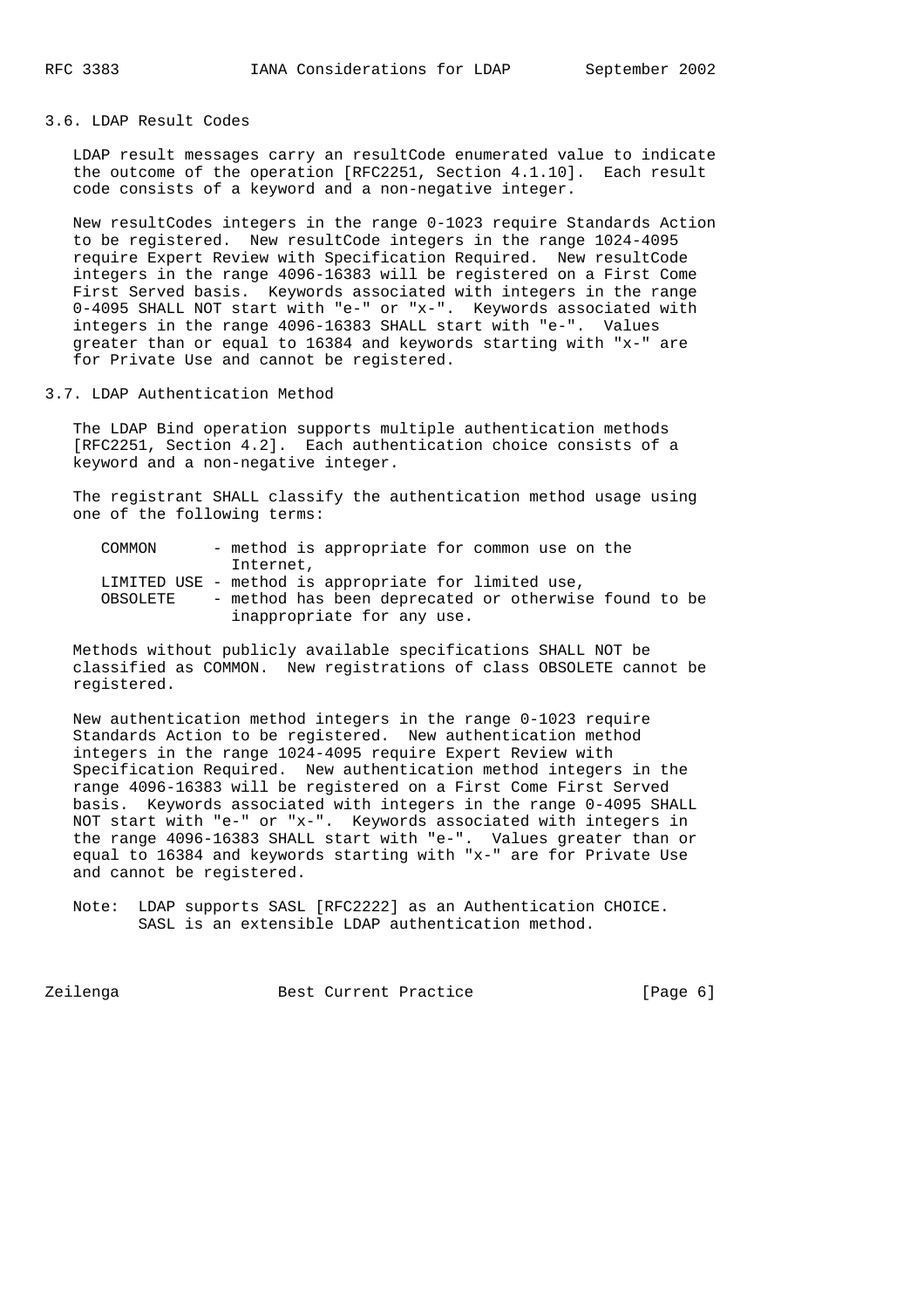## 3.8. Directory Systems Names

 The IANA-maintained "Directory Systems Names" registry [IANADSN] of valid keywords for well known attributes used in the LDAPv2 string representation of a distinguished name [RFC1779]. RFC 1779 was obsoleted by RFC 2253.

 Directory systems names are not known to be used in any other context. LDAPv3 uses Object Identifier Descriptors [Section 3.2] (which have a different syntax than directory system names).

 New Directory System Names will no longer be accepted. For historical purposes, the current list of registered names should remain publicly available.

## 4. Registration Procedure

 The procedure given here MUST be used by anyone who wishes to use a new value of a type described in Section 3 of this document.

 The first step is for the requester to fill out the appropriate form. Templates are provided in Appendix A.

 If the policy is Standards Action, the completed form SHOULD be provided to the IESG with the request for Standards Action. Upon approval of the Standards Action, the IESG SHALL forward the request (possibly revised) to IANA. The IESG SHALL be viewed as the owner of all values requiring Standards Action.

 If the policy is Expert Review, the requester SHALL post the completed form to the <directory@apps.ietf.org> mailing list for public review. The review period is two (2) weeks. If a revised form is later submitted, the review period is restarted. Anyone may subscribe to this list by sending a request to <directory-request@apps.ietf.org>. During the review, objections may be raised by anyone (including the Expert) on the list. After completion of the review, the Expert, based upon public comments, SHALL either approve the request and forward it to the IESG OR deny the request. In either case, the Expert SHALL promptly notify the requester of the action. Actions of the Expert may be appealed [RFC2026]. The Expert is appointed by Applications Area Director(s). The requester is viewed as the owner of values registered under Expert Review.

 If the policy is First Come First Served, the requester SHALL submit the completed form directly to the IANA: <iana@iana.org>. The requester is viewed as the owner of values registered under First Come First Served.

Zeilenga **Best Current Practice Best Current Practice Exercise** [Page 7]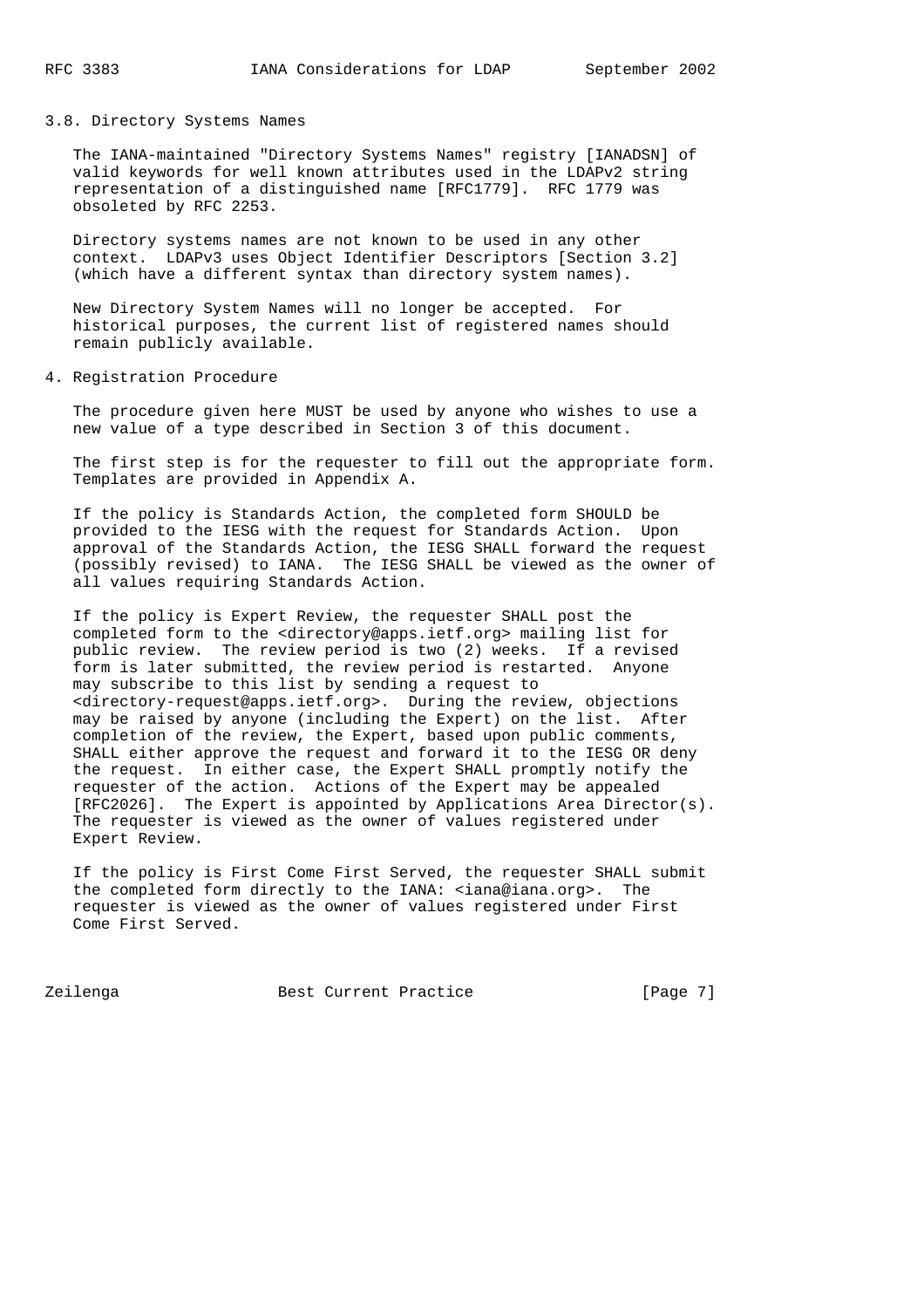Neither the Expert nor IANA will take position on the claims of copyright or trademarks issues regarding completed forms.

 Prior to submission of the Internet Draft (I-D) to the RFC Editor but after IESG review and tentative approval, the document editor SHOULD revise the I-D to use registered values.

## 5. Registration Maintenance

This section discusses maintenance of registrations.

#### 5.1. Lists of Registered Values

 IANA makes lists of registered values readily available to the Internet community on their web site: <http://www.iana.org/>.

## 5.2. Change Control

 The registration owner MAY update the registration subject to the same constraints and review as with new registrations. In cases where the owner is not unable or unwilling to make necessary updates, the IESG MAY assert ownership in order to update the registration.

#### 5.3. Comments

 For cases where others (anyone other than the owner) have significant objections to the claims in a registration and the owner does not agree to change the registration, comments MAY be attached to a registration upon Expert Review. For registrations owned by the IESG, the objections SHOULD be addressed by initiating a request for Expert Review.

 The form of these requests is ad hoc, but MUST include the specific objections to be reviewed and SHOULD contain (directly or by reference) materials supporting the objections.

#### 6. Security Considerations

 The security considerations detailed in [RFC2434] are generally applicable to this document. Additional security considerations specific to each namespace are discussed in Section 3 where appropriate.

 Security considerations for LDAP are discussed in documents comprising the technical specification [RFC3377].

Zeilenga Best Current Practice **Example 2** [Page 8]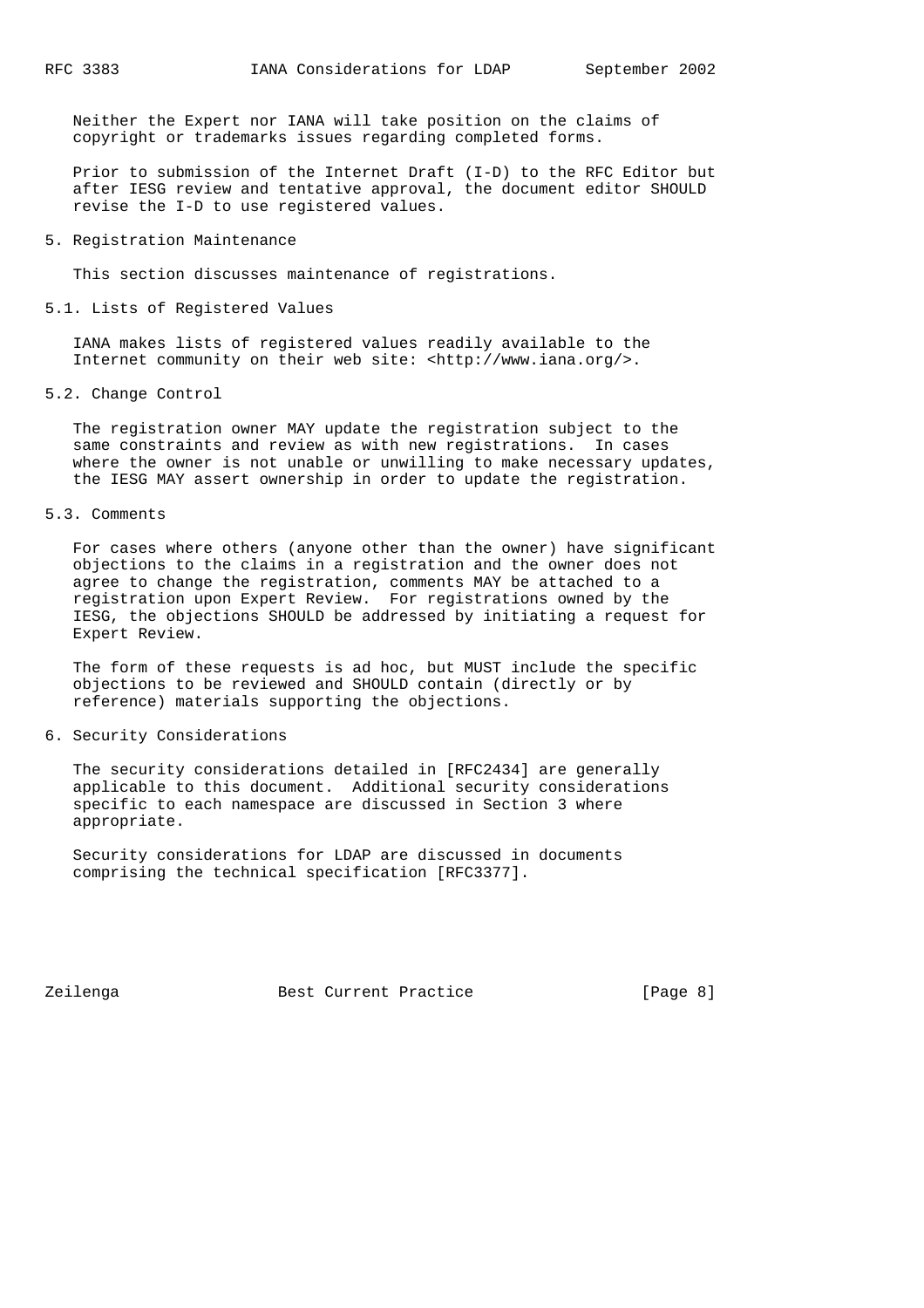## 7. Acknowledgment

 This document is a product of the IETF LDAP Revision (LDAPbis) Working Group. Some text was borrowed from "Guidelines for Writing an IANA Considerations Section in RFCs" [RFC2434] by Thomas Narten and Harald Alvestrand.

- 8. Normative References
	- [RFC1155] Rose, M. and K. McCloghrie, "Structure and Identification of Management Information for TCP/IP-based Internets", STD 16, RFC 1155, May 1990.
	- [RFC2026] Bradner, S., "The Internet Standards Process -- Revision 3", BCP 9, RFC 2026, October 1996.
	- [RFC2119] Bradner, S., "Key words for use in RFCs to Indicate Requirement Levels", BCP 14, RFC 2119, March 1997.
	- [RFC2234] Crocker, D. and P. Overell, "Augmented BNF for Syntax Specifications: ABNF", RFC 2234, November 1997.
- [RFC2251] Wahl, M., Howes, T. and S. Kille, "Lightweight Directory Access Protocol (v3)", RFC 2251, December 1997.
	- [RFC2252] Wahl, M., Coulbeck, A., Howes, T. and S. Kille, "Lightweight Directory Access Protocol (v3): Attribute Syntax Definitions", RFC 2252, December 1997.
	- [RFC2255] Howes, T. and M. Smith, "The LDAP URL Format", RFC 2255, December, 1997.
	- [RFC2256] Wahl, M., "A Summary of the X.500(96) User Schema for use with LDAPv3", RFC 2256, December 1997.
	- [RFC2279] Yergeau, F., "UTF-8, a transformation format of ISO 10646", RFC 2279, January 1998.
	- [RFC2434] Narten, T. and H. Alvestrand, "Guidelines for Writing an IANA Considerations Section in RFCs", BCP 26, RFC 2434, October 1998.
	- [RFC3377] Hodges, J. and R. Morgan, "Lightweight Directory Access Protocol (v3): Technical Specification", RFC 3377, September 2002.
	- [IANADSN] IANA, "Directory Systems Names", http://www.iana.org/assignments/directory-system-names

Zeilenga Best Current Practice and The Reserve Best Current Practice and Reserve [Page 9]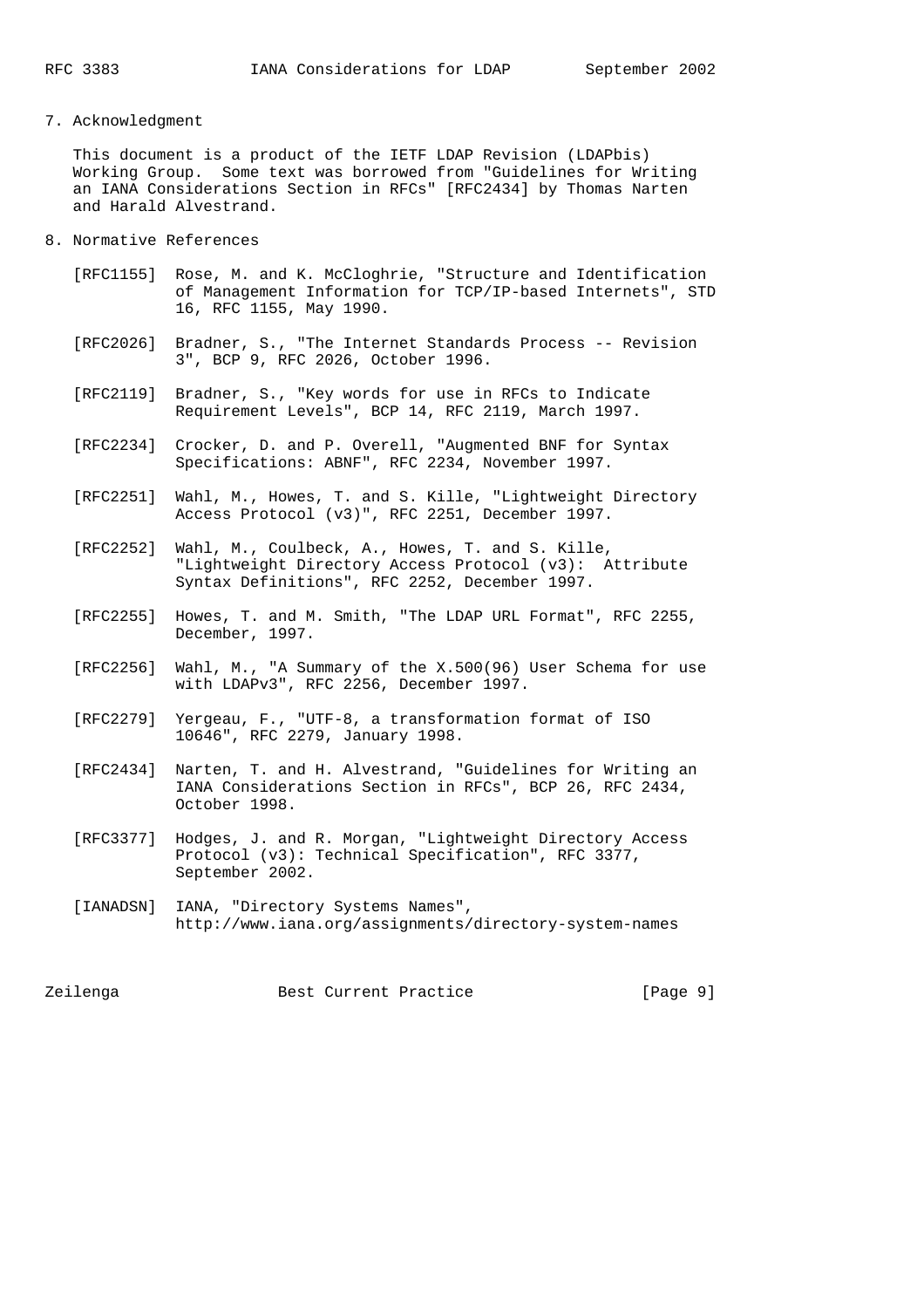- [ISO10646] Universal Multiple-Octet Coded Character Set (UCS) Architecture and Basic Multilingual Plane, ISO/IEC 10646-1: 1993.
- 10. Informative References
- [RFC1779] Kille, S., "A String Representation of Distinguished Names", RFC 1779, March 1995.
	- [RFC2222] Myers, J., "Simple Authentication and Security Layer (SASL)", RFC 2222, October 1997.

Zeilenga Best Current Practice [Page 10]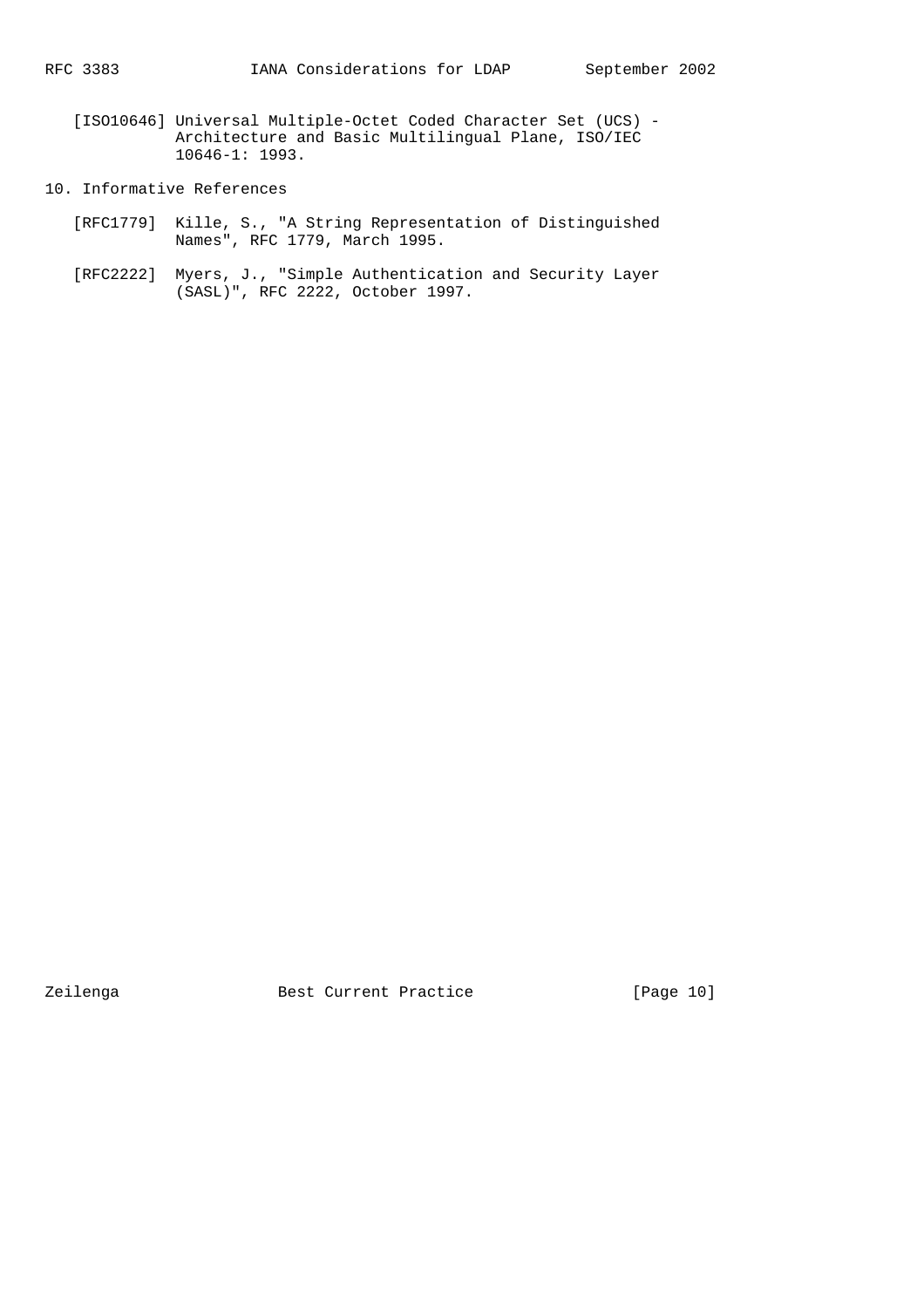```
RFC 3383 IANA Considerations for LDAP September 2002
Appendix A. Registration Templates
    This appendix provides registration templates for registering new
    LDAP values.
A.1. LDAP Object Identifier Registration Template
    Subject: Request for LDAP OID Registration
    Person & email address to contact for further information:
    Specification: (I-D)
    Author/Change Controller:
    Comments:
    (Any comments that the requester deems relevant to the request)
A.2. LDAP Protocol Mechanism Registration Template
    Subject: Request for LDAP Protocol Mechanism Registration
    Object Identifier:
    Description:
    Person & email address to contact for further information:
    Usage: (One of Control or Extension)
    Specification: (I-D)
    Author/Change Controller:
    Comments:
    (Any comments that the requester deems relevant to the request)
```
Zeilenga **Best Current Practice** [Page 11]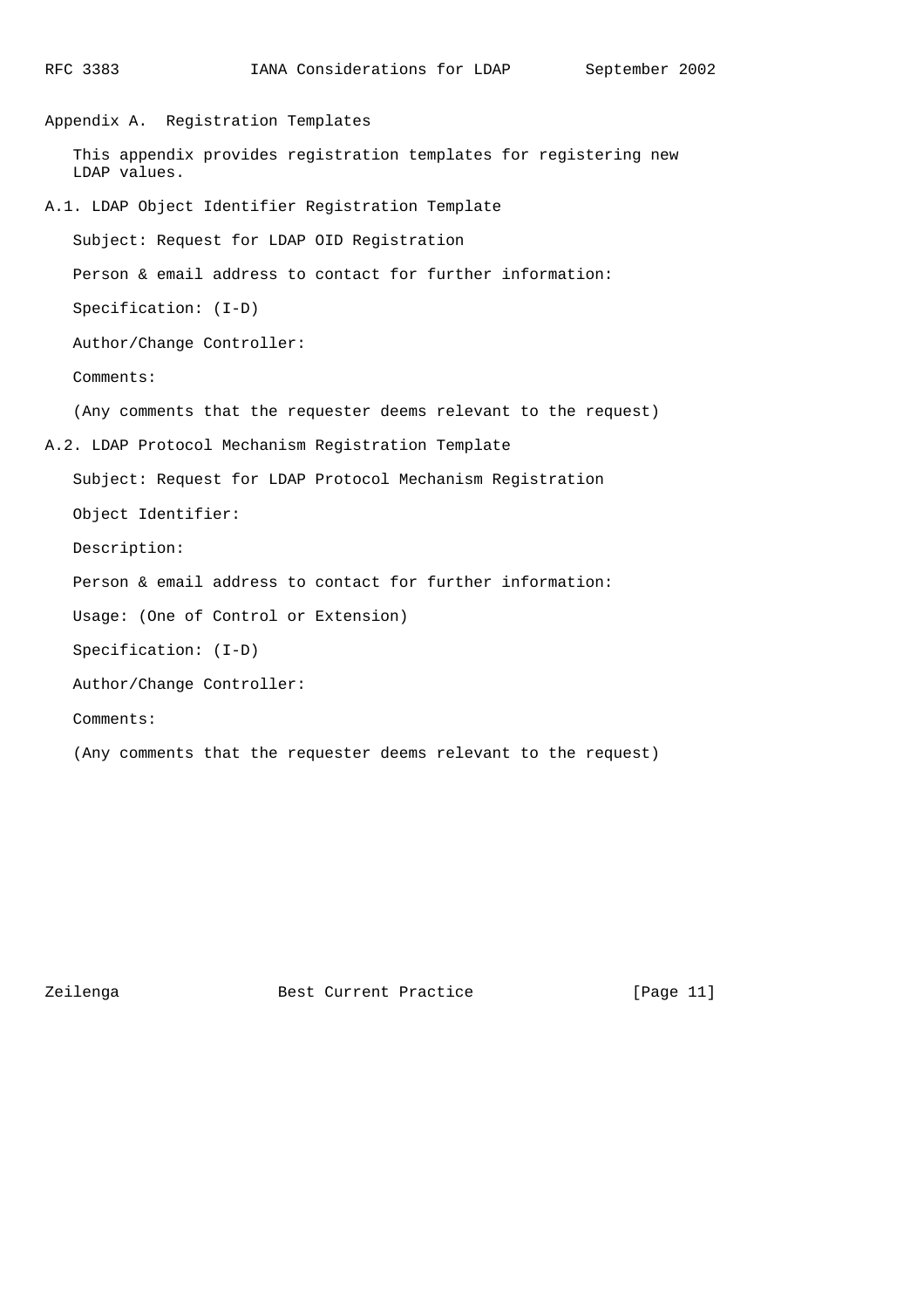```
RFC 3383 IANA Considerations for LDAP September 2002
A.3. LDAP Descriptor Registration Template
    Subject: Request for LDAP Descriptor Registration
    Descriptor (short name):
    Object Identifier:
    Person & email address to contact for further information:
    Usage: (One of attribute type, URL extension,
             object class, or other)
    Specification: (RFC, I-D, URI)
    Author/Change Controller:
    Comments:
    (Any comments that the requester deems relevant to the request)
A.4. LDAP Attribute Description Option Registration Template
    Subject: Request for LDAP Attribute Description Option Registration
    Option Name:
    Family of Options: (YES or NO)
    Person & email address to contact for further information:
    Specification: (RFC, I-D, URI)
    Author/Change Controller:
    Comments:
    (Any comments that the requester deems relevant to the request)
```
Zeilenga **Best Current Practice** [Page 12]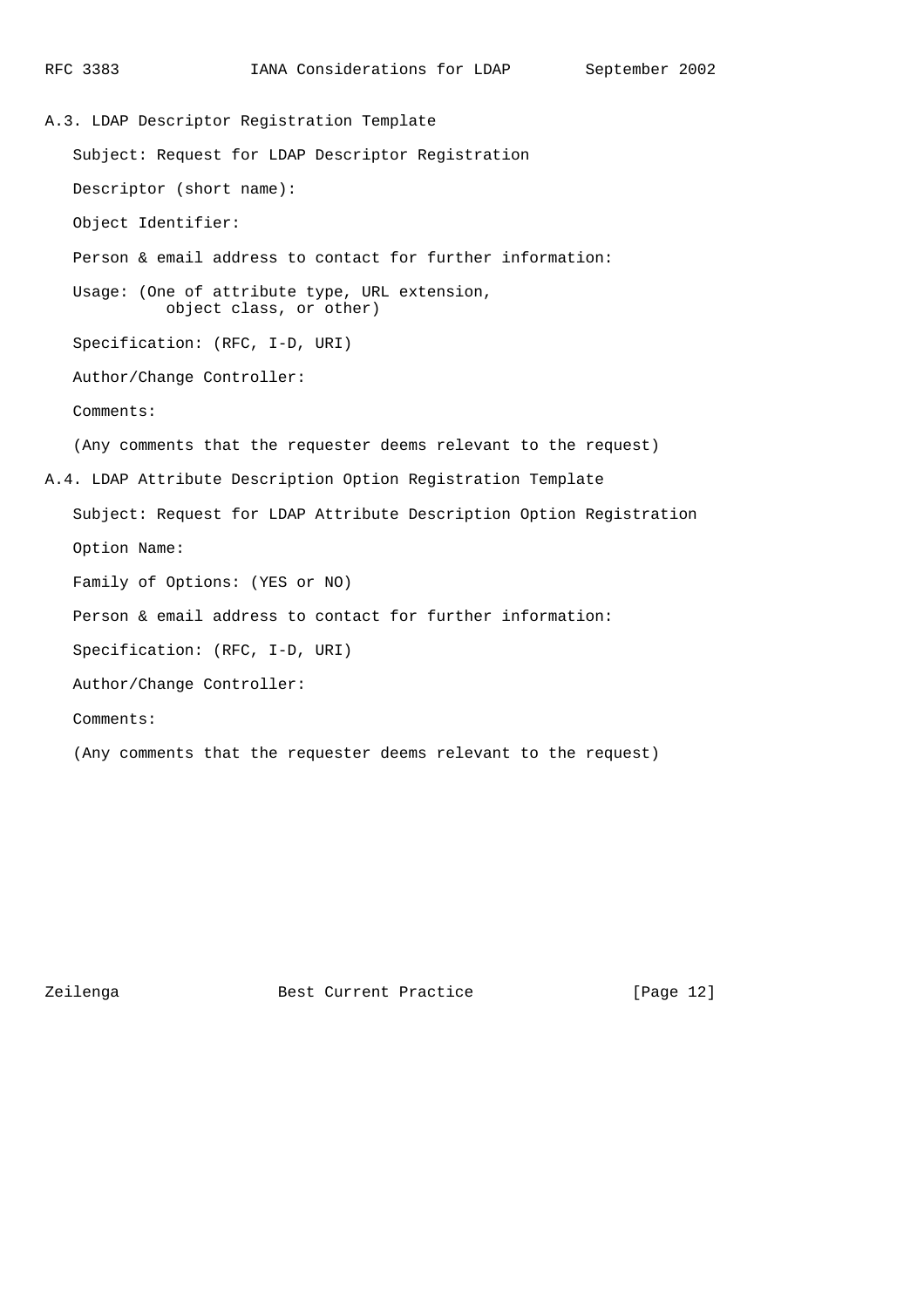A.5. LDAP Message Type Registration Template Subject: Request for LDAP Message Type Registration LDAP Message Name: Person & email address to contact for further information: Specification: (Approved I-D) Comments: (Any comments that the requester deems relevant to the request) A.6. LDAP Result Code Registration Template Subject: Request for LDAP Result Code Registration Result Code Name: Person & email address to contact for further information: Specification: (RFC, I-D, URI) Author/Change Controller: Comments: (Any comments that the requester deems relevant to the request) A.7. LDAP Authentication Method Registration Template Subject: Request for LDAP Authentication Method Registration Authentication Method Name: Person & email address to contact for further information: Specification: (RFC, I-D, URI) Intended Usage: (One of COMMON, LIMITED-USE, OBSOLETE) Author/Change Controller: Comments: (Any comments that the requester deems relevant to the request)

Zeilenga **Best Current Practice** [Page 13]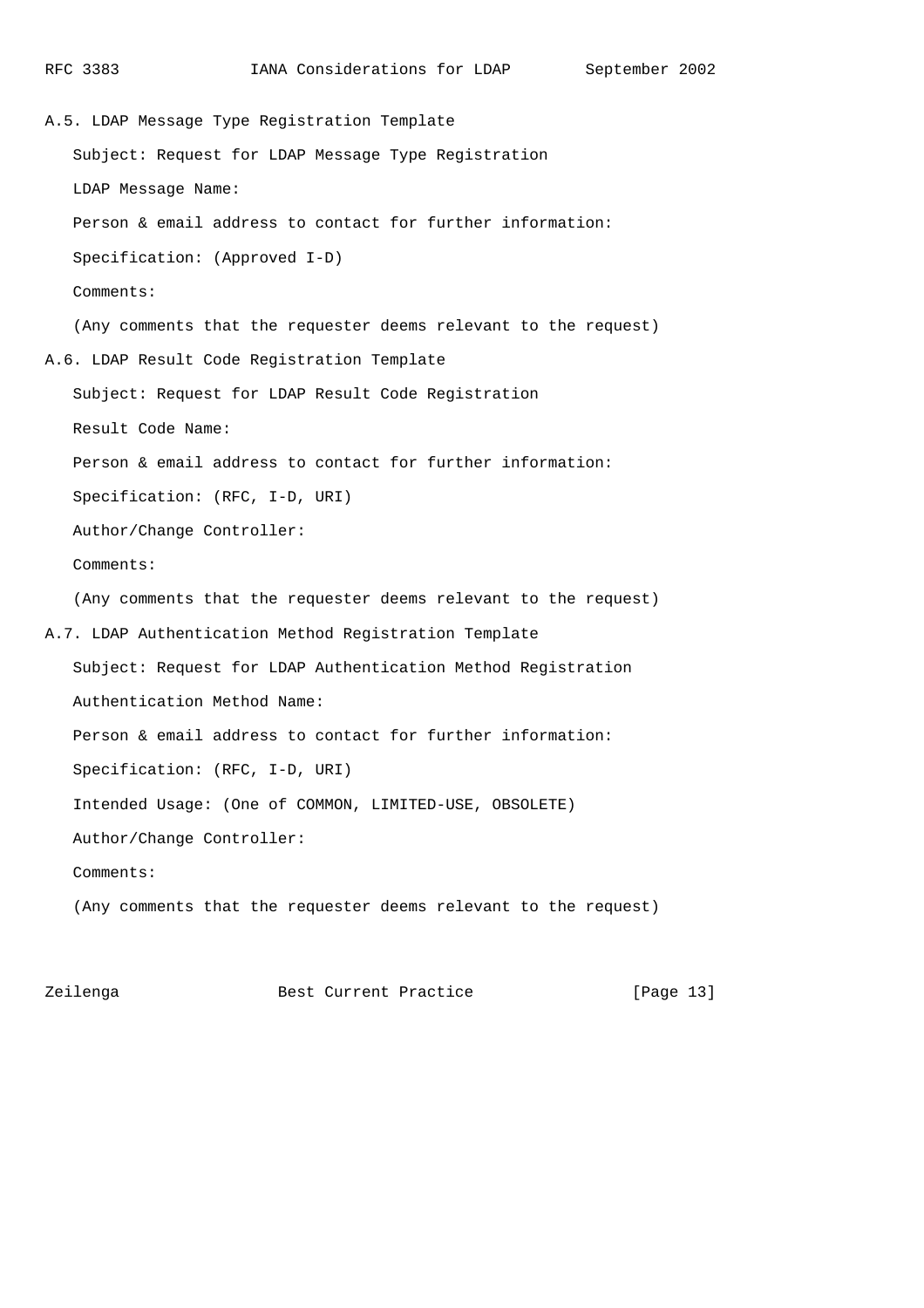Appendix B. Assigned Values

The following values are currently assigned.

B.1. Object Identifiers

 Currently registered "Internet Private Enterprise Numbers" can be found at <http://www.iana.org/assignments/enterprise-numbers>.

 Currently registered "Internet Directory Numbers" can be found at <http://www.iana.org/assignments/smi-numbers>.

B.2. Protocol Mechanisms

| Object Identifier          |   | Type Description | Reference |
|----------------------------|---|------------------|-----------|
|                            |   |                  |           |
| 1.2.840.113556.1.4.473     | C | Sort Request     | [RFC2891] |
| 1.2.840.113556.1.4.474     | C | Sort Response    | [RFC2891] |
| 1.3.6.1.4.1.1466.101.119.1 | E | Dynamic Refresh  | [RFC2589] |
| 1.3.6.1.4.1.1466.20037     | Е | Start TLS        | [RFC2830] |
| 1.3.6.1.4.1.4203.1.11.1    | Е | Modify Password  | [RFC3062] |
| 2.16.840.1.113730.3.4.2    | C | ManageDsaIT      | [RFC3296] |

Legend

------------------------

C => supportedControl

E => supportedExtension

B.3. Object Identifier Descriptors

| NAME                      | Type OID [REF]                         |
|---------------------------|----------------------------------------|
| account                   | 0 0.9.2342.19200300.100.4.5 [RFC1274]  |
| alias                     | $0\ 2.5.6.1$ [RFC2256]                 |
| aliasedEntryName          | A 2.5.4.1 [X.501]                      |
| aliasedObjectName         | A 2.5.4.1 [RFC2256]                    |
| altServer                 | A 1.3.6.1.4.1.1466.101.120.6 [RFC2252] |
| applicationEntity         | 0 2.5.6.12 [RFC2256]                   |
| applicationProcess        | 0 2.5.6.11 [RFC2256]                   |
| aRecord                   | A 0.9.2342.19200300.100.1.26 [RFC1274] |
| associatedDomain          | A 0.9.2342.19200300.100.1.37 [RFC1274] |
| associatedInternetGateway | A 1.3.6.1.4.1.453.7.2.8 [RFC2164]      |
| associatedName            | A 0.9.2342.19200300.100.1.38 [RFC1274] |
| associatedORAddress       | A 1.3.6.1.4.1.453.7.2.6 [RFC2164]      |
| associatedX400Gateway     | A 1.3.6.1.4.1.453.7.2.3 [RFC2164]      |
| attributeTypes            | A 2.5.21.5 [RFC2252]                   |
| audio                     | A 0.9.2342.19200300.100.1.55 [RFC1274] |
| authorityRevocationList   | A 2.5.4.38 [RFC2256]                   |
|                           |                                        |

Zeilenga **Best Current Practice** [Page 14]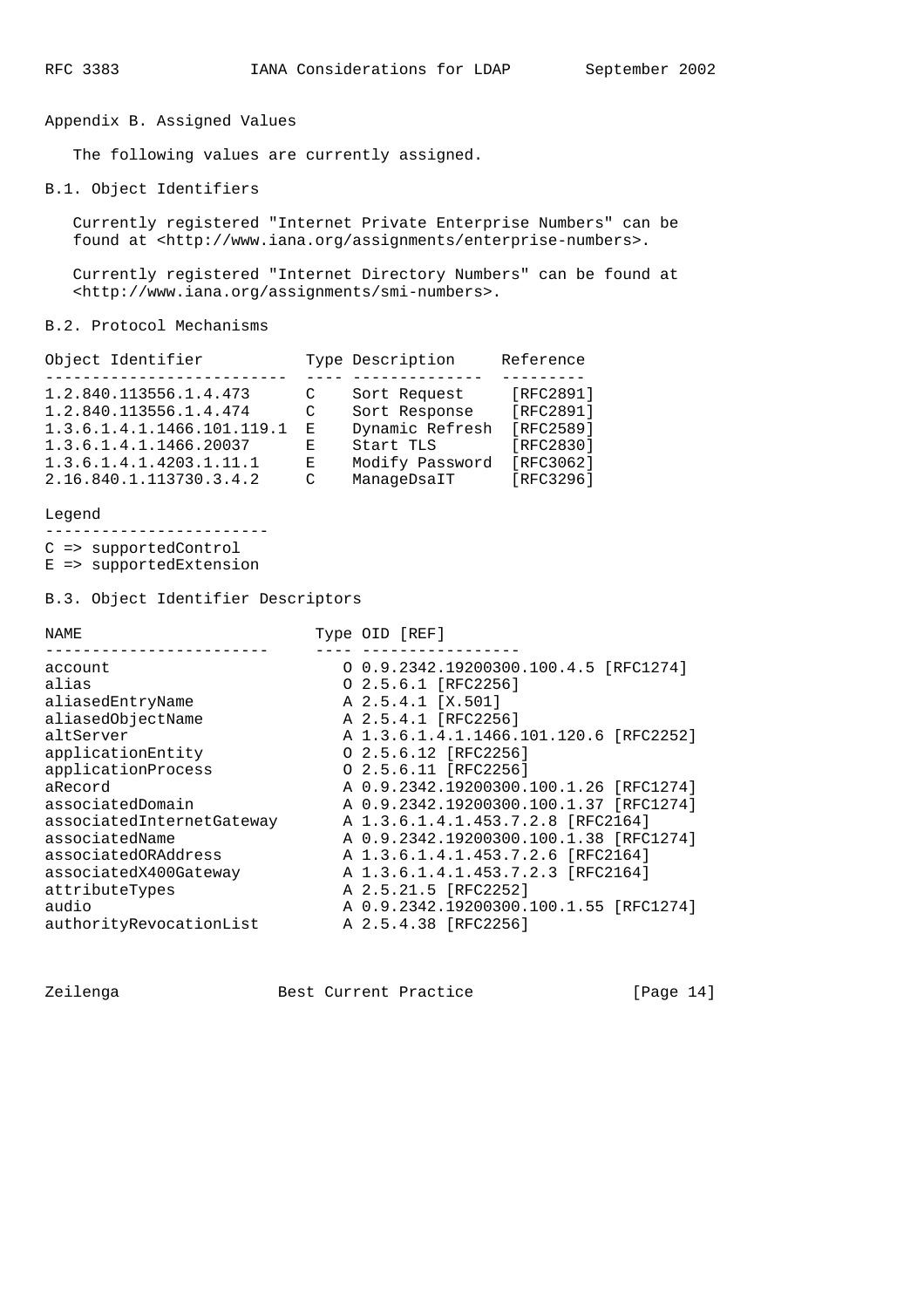businessCategory **A 2.5.4.15** [RFC2256]  $C$  A  $2.5.4.6$  [RFC2256] cACertificate **A 2.5.4.37** [RFC2256] caseIgnoreListMatch M 2.5.13.11 [RFC2252] caseIgnoreMatch M 2.5.13.2 [RFC2252] caseIgnoreOrderingMatch M 2.5.13.3 [RFC2252] caseIgnoreSubstringsMatch M 2.5.13.4 [RFC2252] certificateRevocationList A 2.5.4.39 [RFC2256] certificationAuthority O 2.5.6.16 [RFC2256] certificationAuthority-V2 O 2.5.6.16.2 [RFC2256] CN A 2.5.4.3 [RFC2256] commonName **A 2.5.4.3** [RFC2256] country O 2.5.6.2 [RFC2256] countryName **A 2.5.4.6** [RFC2256] createTimestamp A 2.5.18.1 [RFC2252] creatorsName  $A \quad 2.5.18.3$  [RFC2252] cRLDistributionPoint O 2.5.6.19 [RFC2256] crossCertificatePair A 2.5.4.40 [RFC2256] deltaCRL O 2.5.6.23 [RFC2587] deltaRevocationList A 2.5.4.53 [RFC2256] description **A** 2.5.4.13 [RFC2256] destinationIndicator A 2.5.4.27 [RFC2256] device O 2.5.6.14 [RFC2256] distinguishedName A 2.5.4.49 [RFC2256] distinguishedNameMatch M 2.5.13.1 [RFC2252] dITContentRules A 2.5.21.2 [RFC2252] dITStructureRules A 2.5.21.1 [RFC2252]

bitStringMatch M 2.5.13.16 [RFC2252] buildingName A 0.9.2342.19200300.100.1.48 [RFC1274] calCalAdrURI A 1.2.840.113556.1.4.481 [RFC2739] calCalURI A 1.2.840.113556.1.4.478 [RFC2739] calCAPURI A 1.2.840.113556.1.4.480 [RFC2739] calEntry O 1.2.840.113556.1.5.87 [RFC2739] calFBURL A 1.2.840.113556.1.4.479 [RFC2739] calOtherCalAdrURIs A 1.2.840.113556.1.4.485 [RFC2739] calOtherCalURIs A 1.2.840.113556.1.4.482 [RFC2739] calOtherCAPURIs A 1.2.840.113556.1.4.484 [RFC2739] calOtherFBURLs A 1.2.840.113556.1.4.483 [RFC2739] caseExactIA5Match M 1.3.6.1.4.1.1466.109.114.1 [RFC2252] caseIgnoreIA5Match M 1.3.6.1.4.1.1466.109.114.2 [RFC2252] cNAMERecord A 0.9.2342.19200300.100.1.31 [RFC1274] co A 0.9.2342.19200300.100.1.43 [RFC1274]<br>
A 2.5.4.3 [RFC2256] DC A 0.9.2342.19200300.100.1.25 [RFC2247] dcObject O 1.3.6.1.4.1.1466.344 [RFC2247] distinguishedNameTableEntry O 1.3.6.1.4.1.453.7.1.5 [RFC2293] distinguishedNameTableKey A 1.3.6.1.4.1.453.7.2.3 [RFC2293] dITRedirect A 0.9.2342.19200300.100.1.54 [RFC1274] dmd 0 2.5.6.20 [RFC2256]

Zeilenga **Best Current Practice** [Page 15]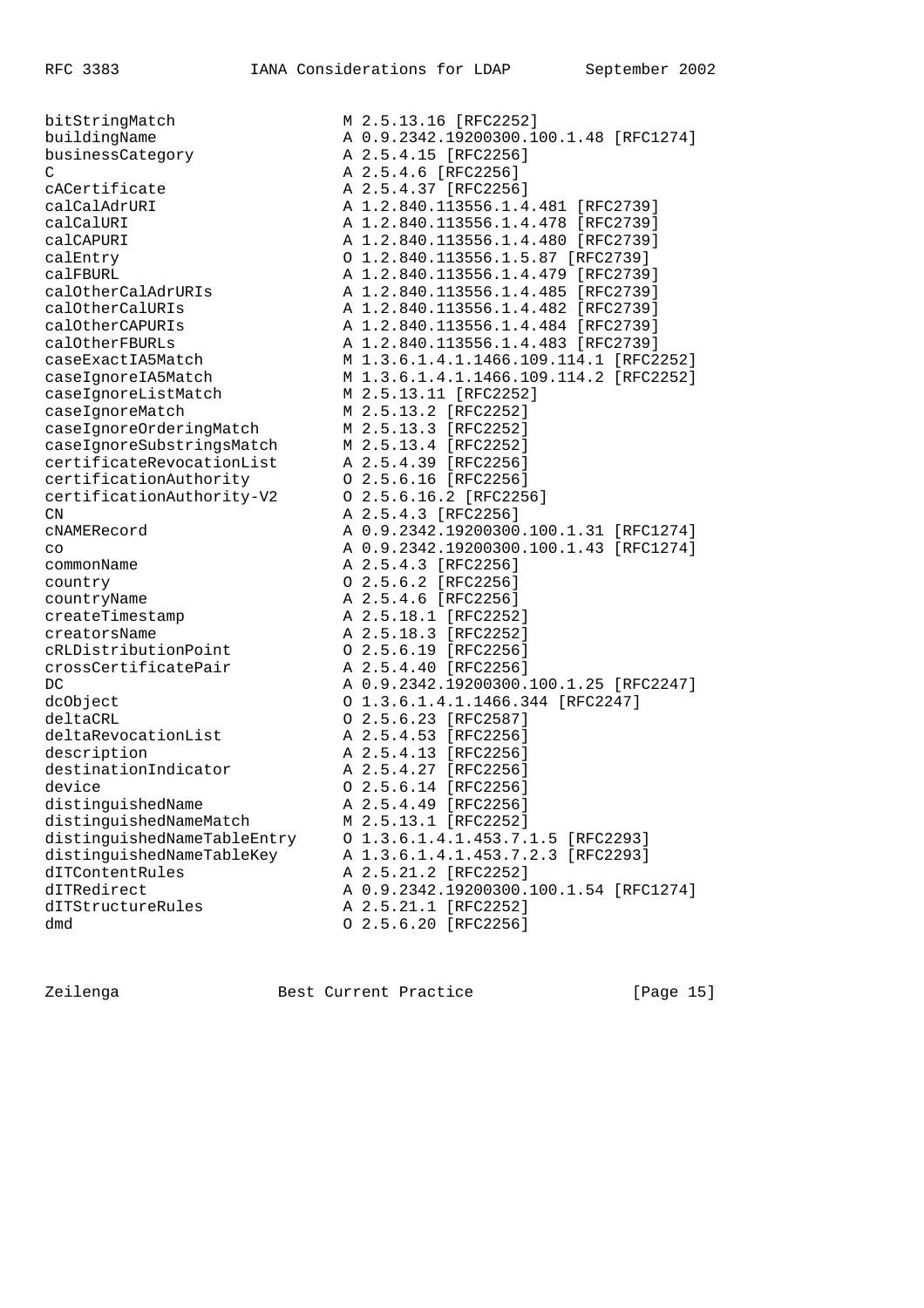dmdName A 2.5.4.54 [RFC2256] dnQualifier A 2.5.4.46 [RFC2256] dSA O 2.5.6.13 [RFC2256] enhancedSearchGuide A 2.5.4.47 [RFC2256] facsimileTelephoneNumber A 2.5.4.23 [RFC2256] generalizedTimeMatch M 2.5.13.27 [RFC2252] generalizedTimeOrderingMatch M 2.5.13.28 [RFC2252] generationQualifier The A 2.5.4.44 [RFC2256] givenName **A** 2.5.4.42 [RFC2256] GN A 2.5.4.42 [RFC2256] groupOfNames O 2.5.6.9 [RFC2256] groupOfUniqueNames O 2.5.6.17 [RFC2256] houseIdentifier a man A 2.5.4.51 [RFC2256] initials **A 2.5.4.43** [RFC2256] integerFirstComponentMatch M 2.5.13.29 [RFC2252] integerMatch M 2.5.13.14 [RFC2252] internationaliSDNNumber A 2.5.4.25 [RFC2256] knowledgeInformation A 2.5.4.2 [RFC2256]

dNSDomain O 0.9.2342.19200300.100.4.15 [RFC1274] document O 0.9.2342.19200300.100.4.6 [RFC1274] documentAuthor A 0.9.2342.19200300.100.1.14 [RFC1274] documentIdentifier A 0.9.2342.19200300.100.1.11 [RFC1274] documentLocation A 0.9.2342.19200300.100.1.15 [RFC1274] documentPublisher A 0.9.2342.19200300.100.1.56 [RFC1274] documentSeries O 0.9.2342.19200300.100.4.8 [RFC1274] documentTitle A 0.9.2342.19200300.100.1.12 [RFC1274] documentVersion A 0.9.2342.19200300.100.1.13 [RFC1274] domain O 0.9.2342.19200300.100.4.13 [RFC2247] domainComponent A 0.9.2342.19200300.100.1.25 [RFC2247] domainNameForm N 1.3.6.1.4.1.1466.345 [RFC2247] domainRelatedObject O 0.9.2342.19200300.100.4.17 [RFC1274] drink A 0.9.2342.19200300.100.1.5 [RFC1274] dSAQuality A 0.9.2342.19200300.100.1.49 [RFC1274] dynamicObject O 1.3.6.1.4.1.1466.101.119.2 [RFC2589] dynamicSubtrees A 1.3.6.1.4.1.1466.101.119.4 [RFC2589] entryTtl A 1.3.6.1.4.1.1466.101.119.3 [RFC2589] extensibleObject O 1.3.6.1.4.1.1466.101.120.111 [RFC2252] favouriteDrink A 0.9.2342.19200300.100.1.5 [RFC1274] friendlyCountry O 0.9.2342.19200300.100.4.18 [RFC1274] friendlyCountryName A 0.9.2342.19200300.100.1.43 [RFC1274] homePhone A 0.9.2342.19200300.100.1.20 [RFC1274] homePostalAddress A 0.9.2342.19200300.100.1.39 [RFC1274] homeTelephone A 0.9.2342.19200300.100.1.20 [RFC1274] host A 0.9.2342.19200300.100.1.9 [RFC1274] info A 0.9.2342.19200300.100.1.4 [RFC1274] janetMailbox A 0.9.2342.19200300.100.1.46 [RFC1274] jpegPhoto A 0.9.2342.19200300.100.1.60 [RFC1488] L A 2.5.4.7 [RFC2256]

Zeilenga **Best Current Practice** [Page 16]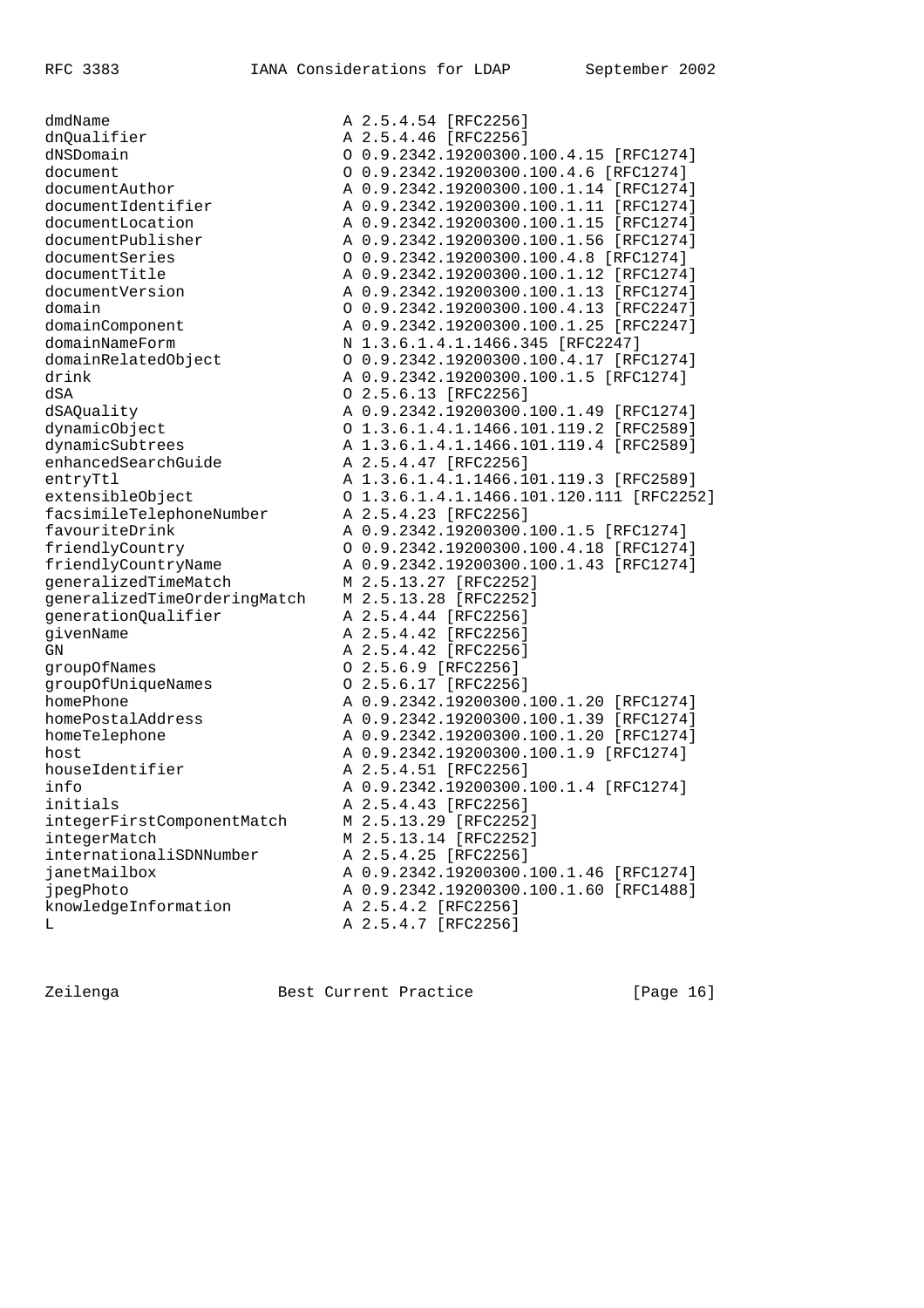labeledURI <br>
1.3.6.1.4.1.250.1.57 [RFC2079]<br>
A 1.3.6.1.4.1.250.3.15 [RFC2079] labeledURIObject<br>lastModifiedBy<br>lastModifiedTime lastModifiedBy A 0.9.2342.19200300.100.1.24 [RFC1274] A 0.9.2342.19200300.100.1.23 [RFC1274] ldapSyntaxes A 1.3.6.1.4.1.1466.101.120.16 [RFC2252] locality O 2.5.6.3 [RFC2256] localityName <br>A 2.5.4.7 [RFC2256] mail A 0.9.2342.19200300.100.1.3 [RFC2798] mailPreferenceOption A 0.9.2342.19200300.100.1.47 [RFC1274] manager **A 0.9.2342.19200300.100.1.10** [RFC1274] matchingRules A 2.5.21.4 [RFC2252] matchingRuleUse A 2.5.21.8 [RFC2252] mcgamTables A 1.3.6.1.4.1.453.7.2.9 [RFC2164] mDRecord A 0.9.2342.19200300.100.1.27 [RFC1274] member <br>
mixerGateway <br>  $0$  1.3.6.1.4.1.453.7. mixerGateway O 1.3.6.1.4.1.453.7.1.4 [RFC2164] mobile A 0.9.2342.19200300.100.1.41 [RFC1274] mobileTelephoneNumber A 0.9.2342.19200300.100.1.41 [RFC1274] modifiersName A 2.5.18.4 [RFC2252] modifyTimestamp  $A 2.5.18.2$  [RFC2252] mXRecord A 0.9.2342.19200300.100.1.28 [RFC1274] name **A** 2.5.4.41 [RFC2256] nameForms <br>A 2.5.21.7 [RFC2252] namingContexts <br>A 1.3.6.1.4.1.1466.101.120.5 [RFC2252] A 0.9.2342.19200300.100.1.29 [RFC1274] A 0.9.2342.19200300.<br>
M 2.5.13.8 [RFC2252]<br>
numericStringSubstring M 2.5.13.8 [RFC2252] numericStringSubstringsMatch M 2.5.13.10 [RFC2252] O A 2.5.4.10 [RFC2256] objectClass A 2.5.4.0 [RFC2256] objectClasses A 2.5.21.6 [RFC2252] objectIdentifierFirstComponentMatch M 2.5.13.30 [RFC2252] objectIdentifiersMatch M 2.5.13.0 [RFC2252] octetStringMatch M 2.5.13.17 [RFC2252] omittedORAddressComponent O 1.3.6.1.4.1.453.7.1.3 [RFC2164] oRAddressComponentType A 1.3.6.1.4.1.453.7.2.7 [RFC2164] organization O 2.5.6.4 [RFC2256] organizationalPerson O 2.5.6.7 [RFC2256] organizationalRole O 2.5.6.8 [RFC2256] organizationalStatus A 0.9.2342.19200300.100.1.45 [RFC1274] organizationalUnit O 2.5.6.5 [RFC2256] organizationalUnitName A 2.5.4.11 [RFC2256] organizationName A 2.5.4.10 [RFC2256] otherMailbox A 0.9.2342.19200300.100.1.22 [RFC1274] OU A 2.5.4.11 [RFC2256] owner **A 2.5.4.32** [RFC2256] pager A 0.9.2342.19200300.100.1.42 [RFC1274] pagerTelephoneNumber A 0.9.2342.19200300.100.1.42 [RFC1274] person O 2.5.6.6 [RFC2256]

Zeilenga **Best Current Practice** [Page 17]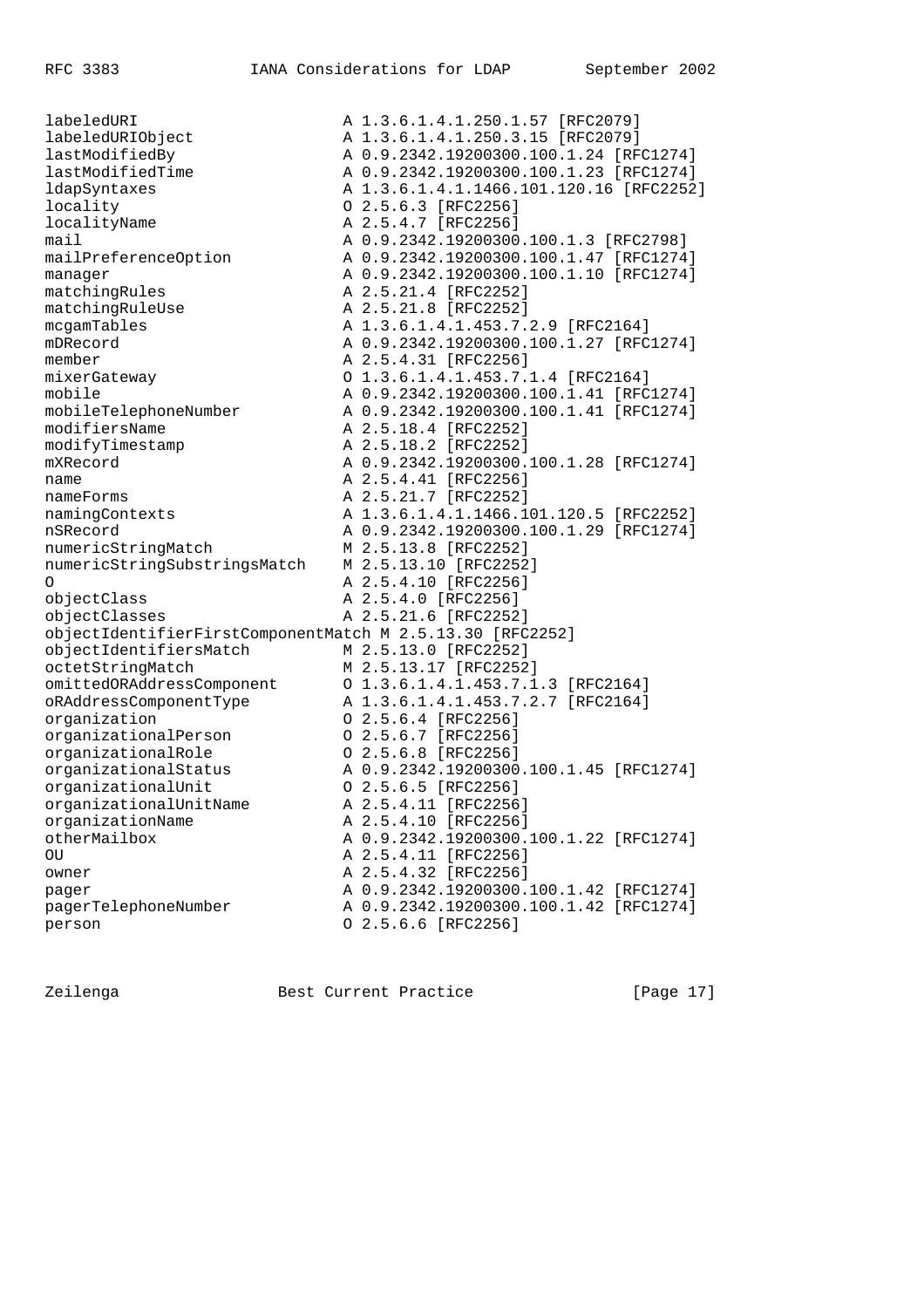| personalSignature          | A 0.9.2342.19200300.100.1.53 [RFC1274] |
|----------------------------|----------------------------------------|
| personalTitle              | A 0.9.2342.19200300.100.1.40 [RFC1274] |
| photo                      | A 0.9.2342.19200300.100.1.7 [RFC1274]  |
| physicalDeliveryOfficeName | A 2.5.4.19 [RFC2256]                   |
| pilotDSA                   | 0 0.9.2342.19200300.100.4.21 [RFC1274] |
| pilotObject                | 0 0.9.2342.19200300.100.4.3 [RFC1274]  |
| pilotOrganization          | 0 0.9.2342.19200300.100.4.20 [RFC1274] |
| pilotPerson                | 0 0.9.2342.19200300.100.4.4 [RFC1274]  |
| pkiCA                      | $0$ 2.5.6.22 [RFC2587]                 |
| pkiUser                    | 0 2.5.6.21 [RFC2587]                   |
| postalAddress              | A 2.5.4.16 [RFC2256]                   |
| postalCode                 | A 2.5.4.17 [RFC2256]                   |
| postOfficeBox              | A 2.5.4.18 [RFC2256]                   |
| preferredDeliveryMethod    | A 2.5.4.28 [RFC2256]                   |
| presentationAddress        | A 2.5.4.29 [RFC2256]                   |
| presentationAddressMatch   | M 2.5.13.22 [RFC2252]                  |
| protocolInformation        | A 2.5.4.48 [RFC2256]                   |
| protocolInformationMatch   | M 2.5.13.24 [RFC2252]                  |
| qualityLabelledData        | 0 0.9.2342.19200300.100.4.22 [RFC1274] |
| ref                        | A 2.16.840.1.113730.3.1.34 [RFC3296]   |
| referral                   | 0 2.16.840.1.113730.3.2.6 [RFC3296]    |
| registeredAddress          | A 2.5.4.26 [RFC2256]                   |
| residentialPerson          | 0 2.5.6.10 [RFC2256]                   |
| RFC822LocalPart            | 0 0.9.2342.19200300.100.4.14 [RFC1274] |
| RFC822Mailbox              | A 0.9.2342.19200300.100.1.3 [RFC1274]  |
| rFC822ToX400Mapping        | 0 1.3.6.1.4.1.453.7.1.1 [RFC2164]      |
| roleOccupant               | A 2.5.4.33 [RFC2256]                   |
| room                       | 0 0.9.2342.19200300.100.4.7 [RFC1274]  |
| roomNumber                 | A 0.9.2342.19200300.100.1.6 [RFC1274]  |
| searchGuide                | A 2.5.4.14 [RFC2256]                   |
| secretary                  | A 0.9.2342.19200300.100.1.21 [RFC1274] |
| seeAlso                    | A 2.5.4.34 [RFC2256]                   |
| serialNumber               | A 2.5.4.5 [RFC2256]                    |
| simpleSecurityObject       | 0 0.9.2342.19200300.100.4.19 [RFC1274] |
| singleLevelQuality         | A 0.9.2342.19200300.100.1.50 [RFC1274] |
| SN                         | A 2.5.4.4 [RFC2256]                    |
| sOARecord                  | A 0.9.2342.19200300.100.1.30 [RFC1274] |
| ${\rm ST}$                 | A 2.5.4.8 [RFC2256]                    |
| stateOrProvinceName        | A 2.5.4.8 [RFC2256]                    |
| street                     | A 2.5.4.9 [RFC2256]                    |
| streetAddress              | A 2.5.4.9 [RFC2256]                    |
| strongAuthenticationUser   | 0 2.5.6.15 [RFC2256]                   |
| subschema                  | 0 2.5.20.1 [RFC2252]                   |
| subschemaSubentry          | A 2.5.18.10 [RFC2252]                  |
| subtree                    | 0 1.3.6.1.4.1.453.7.1.1 [RFC2293]      |
| subtreeMaximumQuality      | A 0.9.2342.19200300.100.1.52 [RFC1274] |
| subtreeMinimumQuality      | A 0.9.2342.19200300.100.1.51 [RFC1274] |
| supportedAlgorithms        | A 2.5.4.52 [RFC2256]                   |
|                            |                                        |

Zeilenga Best Current Practice [Page 18]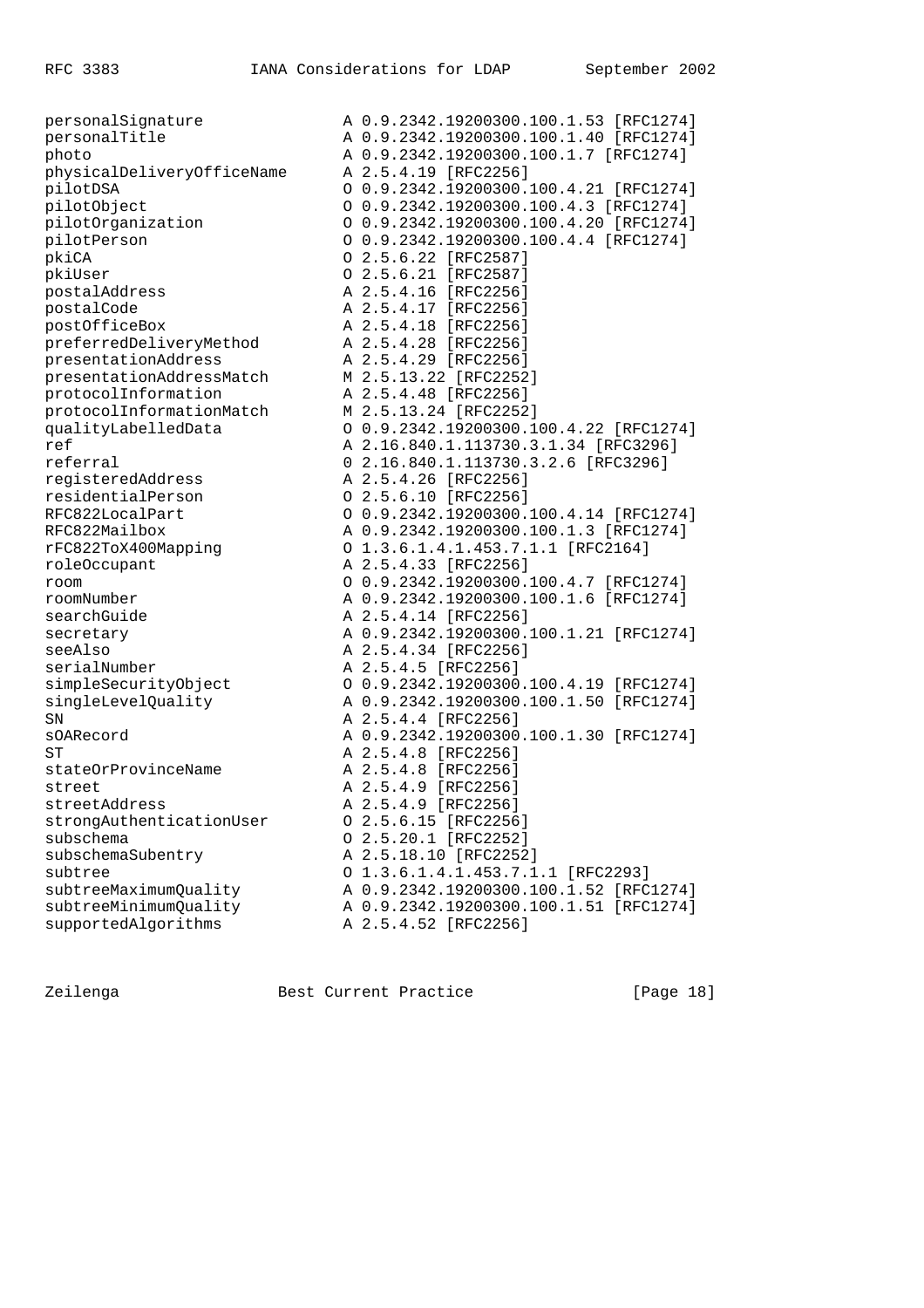supportedApplicationContext A 2.5.4.30 [RFC2256] supportedControl A 1.3.6.1.4.1.1466.101.120.13 [RFC2252] supportedExtension A 1.3.6.1.4.1.1466.101.120.7 [RFC2252] supportedLDAPVersion A 1.3.6.1.4.1.1466.101.120.15 [RFC2252] supportedSASLMechanisms A 1.3.6.1.4.1.1466.101.120.14 [RFC2252] surname A 2.5.4.4 [RFC2256] table O 1.3.6.1.4.1.453.7.1.2 [RFC2293] tableEntry O 1.3.6.1.4.1.453.7.1.3 [RFC2293] telephoneNumber A 2.5.4.20 [RFC2256] telephoneNumberMatch M 2.5.13.20 [RFC2252] telephoneNumberSubstringsMatch M 2.5.13.21 [RFC2252] teletexTerminalIdentifier A 2.5.4.22 [RFC2256] telexNumber A 2.5.4.21 [RFC2256] textEncodedORAddress A 0.9.2342.19200300.100.1.2 [RFC1274] textTableEntry O 1.3.6.1.4.1.453.7.1.4 [RFC2293] textTableKey A 1.3.6.1.4.1.453.7.2.1 [RFC2293] textTableValue A 1.3.6.1.4.1.453.7.2.2 [RFC2293] title **A** 2.5.4.12 [RFC2256] top 0 2.5.6.0 [RFC2256] uid A 0.9.2342.19200300.100.1.1 [RFC2253] uniqueIdentifier A 0.9.2342.19200300.100.1.44 [RFC1274] uniqueMember **A 2.5.4.50** [RFC2256] uniqueMemberMatch M 2.5.13.23 [RFC2252] userCertificate A 2.5.4.36 [RFC2256] userClass A 0.9.2342.19200300.100.1.8 [RFC1274] userId A 0.9.2342.19200300.100.1.1 [RFC1274] userPassword A 2.5.4.35 [RFC2256] userSecurityInformation 0 2.5.6.18 [RFC2256] x121Address A 2.5.4.24 [RFC2256] x400ToRFC822Mapping O 1.3.6.1.4.1.453.7.1.2 [RFC2164] x500UniqueIdentifier A 2.5.4.45 [RFC2256]

## Legend

------------------------ A => Attribute Type

- C => DIT Content Rule
- E => LDAP URL Extension
- M => Matching Rule
- N => Name Form
- O => Object Class

Zeilenga Best Current Practice [Page 19]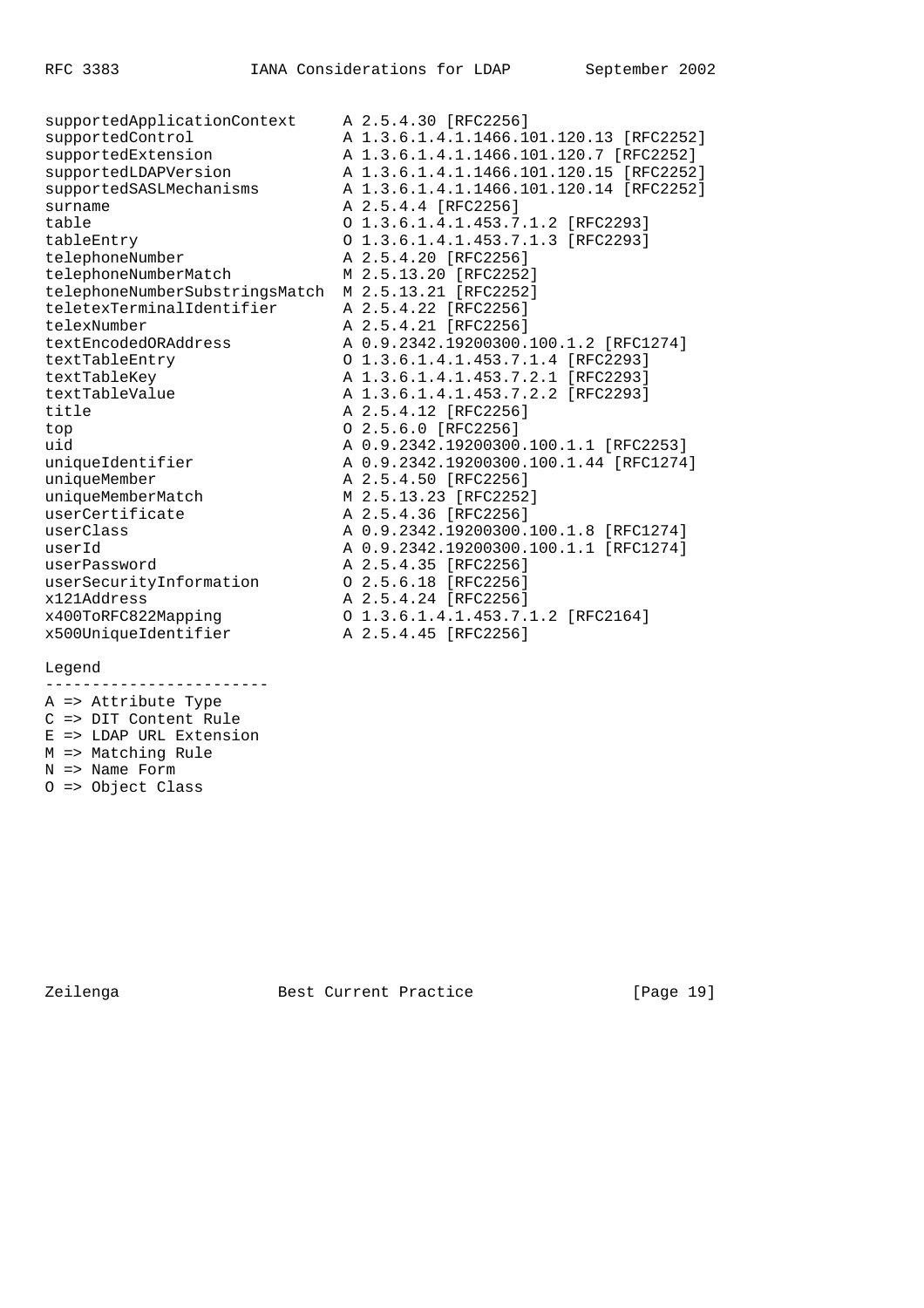B.4. Attribute Description Options

| Option       |       | Owner Reference |
|--------------|-------|-----------------|
|              |       |                 |
| binary       | IESG  | [RFC2251]       |
| $l$ ang- $*$ | TESG. | [RFC2596]       |

\* family of options

B.5. LDAPMessage types

| Name            |                | Code Owner  | Reference |
|-----------------|----------------|-------------|-----------|
| bindRequest     | 0              | IESG        | [RFC2251] |
| bindResponse    | $\mathbf 1$    | IESG        | [RFC2251] |
| unbindRequest   | $\overline{2}$ | IESG        | [RFC2251] |
| searchRequest   | 3              | IESG        | [RFC2251] |
| searchResEntry  | 4              | IESG        | [RFC2251] |
| searchResDone   | 5              | IESG        | [RFC2251] |
| modifyRequest   | 6              | IESG        | [RFC2251] |
| modifyResponse  | 7              | IESG        | [RFC2251] |
| addRequest      | 8              | IESG        | [RFC2251] |
| addResponse     | 9              | IESG        | [RFC2251] |
| delRequest      | 10             | IESG        | [RFC2251] |
| delResponse     | 11             | IESG        | [RFC2251] |
| modDNRequest    | 12             | IESG        | [RFC2251] |
| modDNResponse   | 13             | IESG        | [RFC2251] |
| compareRequest  | 14             | <b>IESG</b> | [RFC2251] |
| compareResponse | 15             | IESG        | [RFC2251] |
| abandonRequest  | 16             | IESG        | [RFC2251] |
| reserved        | $17 - 18$      | IESG        |           |
| searchResRef    | 19             | IESG        | [RFC2251] |
| reserved        | $20 - 22$      | IESG        |           |
| extendedReg     | 23             | IESG        | [RFC2251] |
| extendedResp    | 24             | IESG        | [RFC2251] |

# B.6. resultCode values

| Code Owner Reference |
|----------------------|
|                      |
| [RFC2251]            |
| [RFC2251]            |
| [RFC2251]            |
| [RFC2251]            |
| [RFC2251]            |
| [RFC2251]            |
| [RFC2251]            |
| [RFC2251]            |
|                      |

Zeilenga Best Current Practice [Page 20]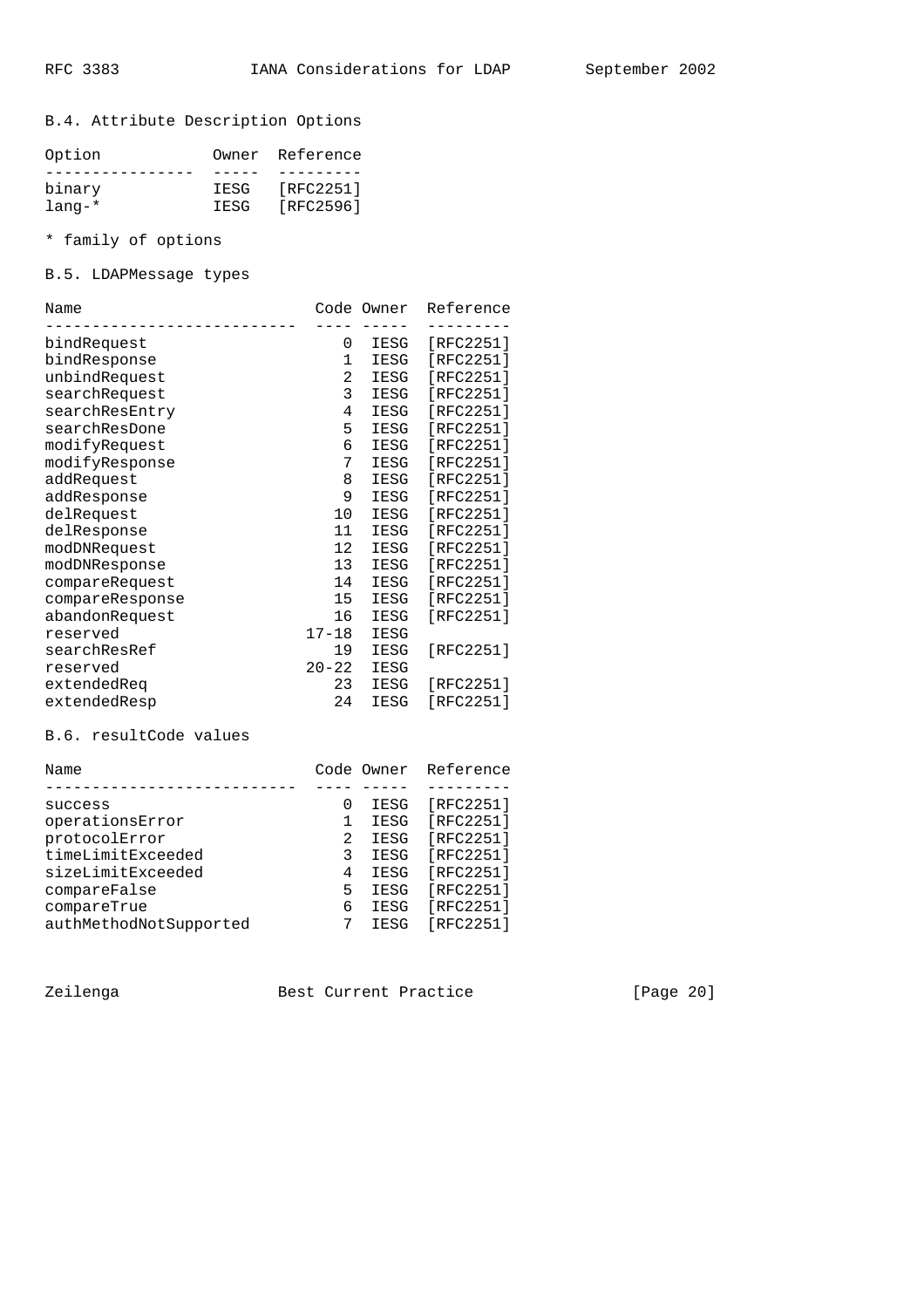| strongAuthRequired           | 8         | <b>IESG</b> | [RFC2251]     |
|------------------------------|-----------|-------------|---------------|
| reserved (partialResults)    | 9         | IESG        | [ $RFC2251$ ] |
| referral                     | 10        | IESG        | [ $RFC2251$ ] |
| adminLimitExceeded           | 11        | <b>IESG</b> | [RFC2251]     |
| unavailableCriticalExtension | 12        | IESG        | [RFC2251]     |
| confidentialityRequired      | 13        | <b>IESG</b> | [RFC2251]     |
| saslBindInProgress           | 14        | <b>IESG</b> | [RFC2251]     |
| noSuchAttribute              | 16        | IESG        | [RFC2251]     |
| undefinedAttributeType       | 17        | <b>IESG</b> | [RFC2251]     |
| inappropriateMatching        | 18        | IESG        | [RFC2251]     |
| constraintViolation          | 19        | IESG        | [RFC2251]     |
| attributeOrValueExists       | 20        | IESG        | [RFC2251]     |
| invalidAttributeSyntax       | 21        | IESG        | [RFC2251]     |
| noSuchObject                 | 32        | <b>IESG</b> | [RFC2251]     |
| aliasProblem                 | 33        | <b>IESG</b> | [RFC2251]     |
| invalidDNSyntax              | 34        | IESG        | [RFC2251]     |
| reserved (isLeaf)            | 35        | <b>IESG</b> | [RFC2251]     |
| aliasDereferencingProblem    | 36        | IESG        | [RFC2251]     |
| reserved                     | $37 - 47$ | IESG        |               |
| inappropriateAuthentication  | 48        | <b>IESG</b> | [RFC2251]     |
| invalidCredentials           | 49        | <b>IESG</b> | [RFC2251]     |
| insufficientAccessRights     | 50        | IESG        | [RFC2251]     |
| busy                         | 51        | IESG        | [RFC2251]     |
| unavailable                  | 52        | IESG        | [RFC2251]     |
| unwillingToPerform           | 53        | IESG        | [RFC2251]     |
| loopDetect                   | 54        | IESG        | [RFC2251]     |
| reserved                     | $55 - 63$ | <b>IESG</b> |               |
| namingViolation              | 64        | <b>IESG</b> | [RFC2251]     |
| objectClassViolation         | 65        | <b>IESG</b> | [ $RFC2251$ ] |
| notAllowedOnNonLeaf          | 66        | IESG        | [RFC2251]     |
| notAllowedOnRDN              | 67        | IESG        | [RFC2251]     |
| entryAlreadyExists           | 68        | IESG        | [ $RFC2251$ ] |
| objectClassModsProhibited    | 69        | IESG        | [ $RFC2251$ ] |
| reserved (resultsTooLarge)   | 70        | IESG        | [ $RFC2251$ ] |
| reserved                     | $71 - 79$ | <b>IESG</b> |               |
| other                        | 80        | <b>IESG</b> | [RFC2251]     |
| reserved<br>(APIs)           | $81 - 90$ | IESG        | [RFC2251]     |

Zeilenga Best Current Practice [Page 21]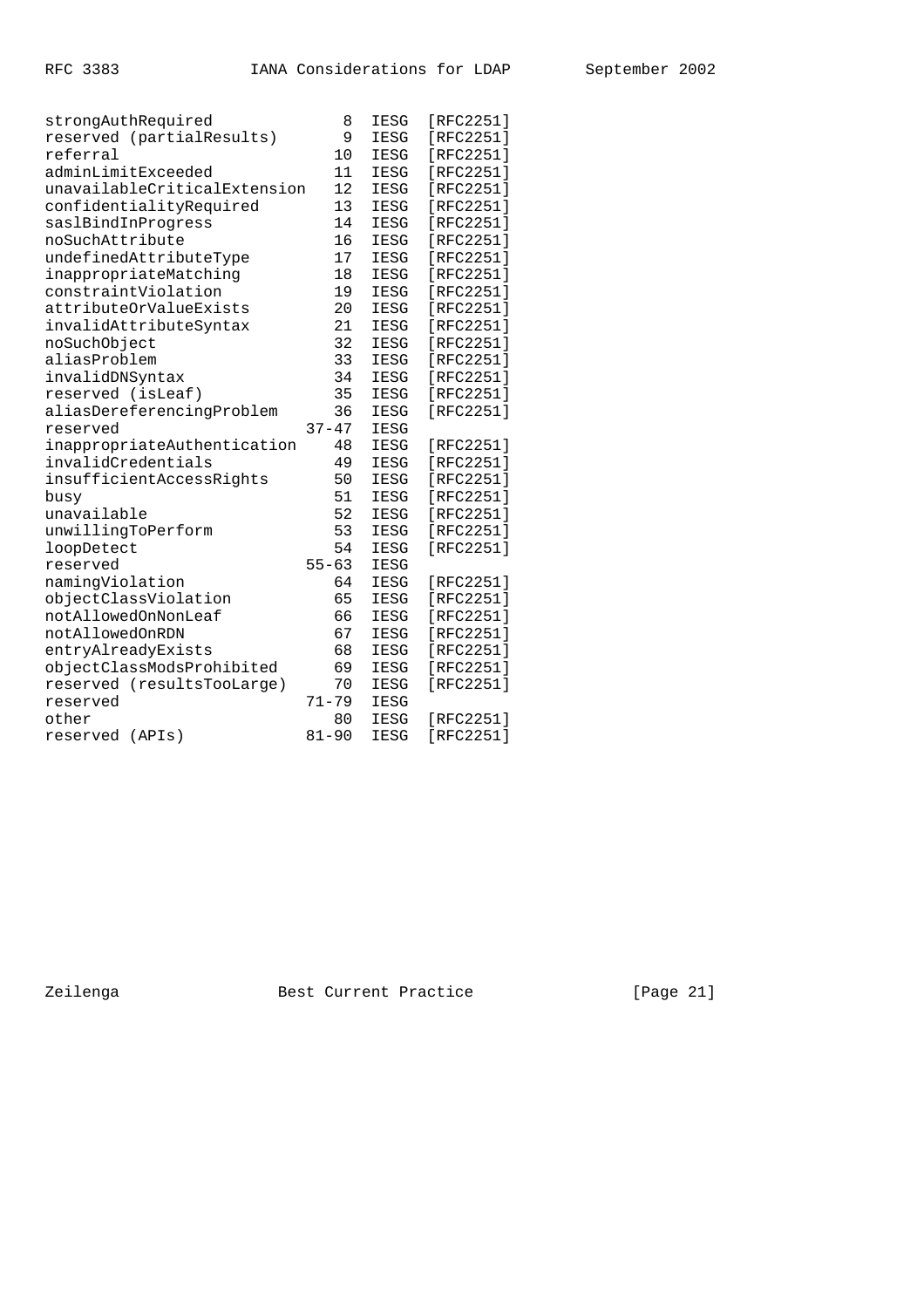B.7. Bind Authentication Method

| Method     | Value | Owner Usage |             | Reference          |
|------------|-------|-------------|-------------|--------------------|
|            |       |             |             |                    |
| simple     |       | IESG        | LIMITED USE | [RFC2251, RFC2829] |
| krbv42LDAP |       | <b>TESG</b> | OBSOLETE*   | [RFC1777]          |
| krbv42DSA  |       | TESG        | OBSOLETE*   | [RFC1777]          |
| sasl       |       | TESG        | COMMON      | [RFC2251, RFC2829] |

\* These LDAPv2-only mechanisms were deprecated in favor of the LDAPv3 SASL authentication method, specifically the GSSAPI mechanism.

Author's Address

 Kurt D. Zeilenga OpenLDAP Foundation

EMail: Kurt@OpenLDAP.org

Zeilenga Best Current Practice [Page 22]